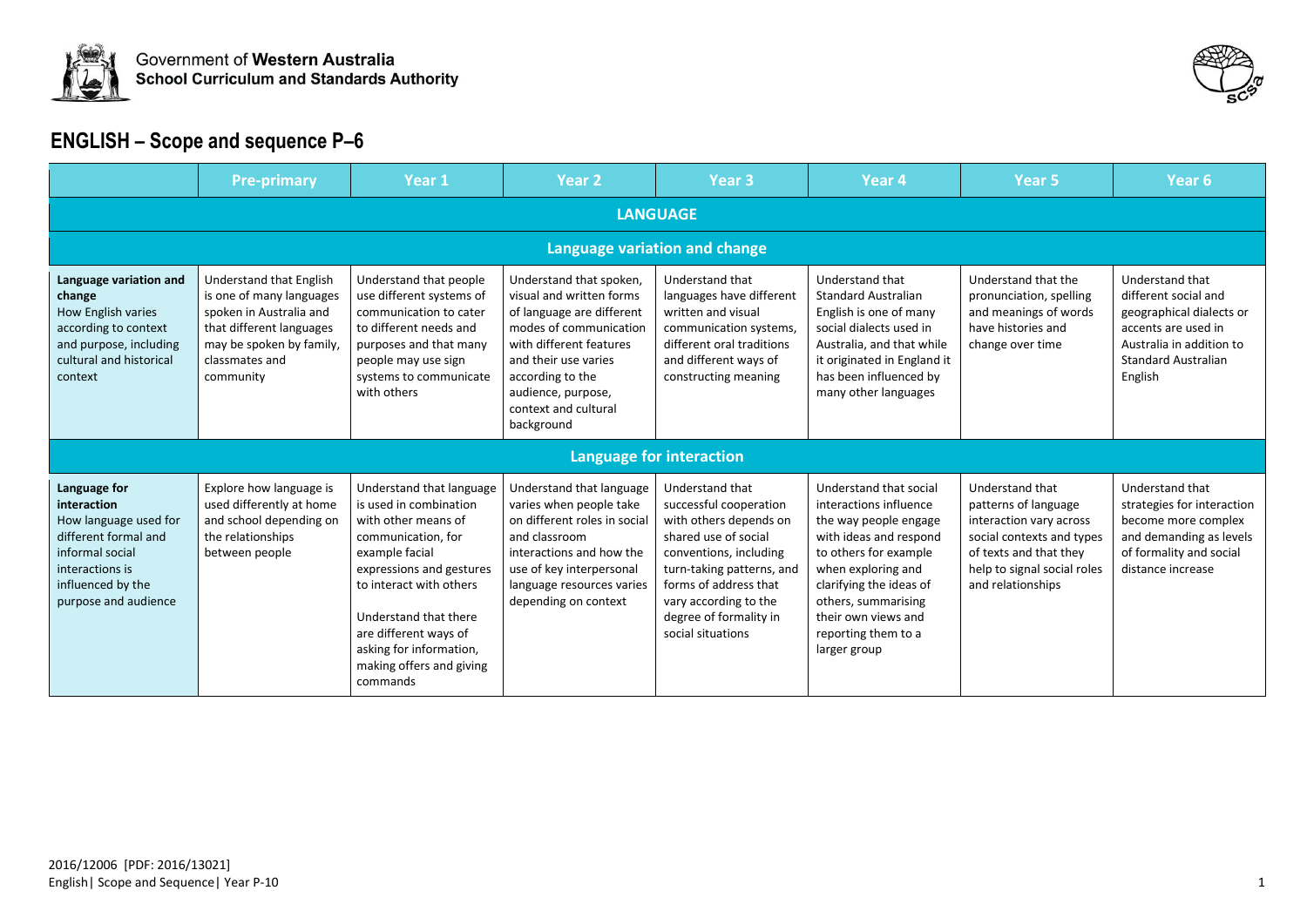|                                                                                                                                                                                                               | <b>Pre-primary</b>                                                                                                                                                                                                                           | Year 1                                                                                                                                                                                                                       | <b>Year 2</b>                                                                                                                                        | Year <sub>3</sub>                                                                                                                                                                | Year 4                                                                                                                                                | Year <sub>5</sub>                                                                                                                                                    | Year <sub>6</sub>                                                                                                                                                                           |
|---------------------------------------------------------------------------------------------------------------------------------------------------------------------------------------------------------------|----------------------------------------------------------------------------------------------------------------------------------------------------------------------------------------------------------------------------------------------|------------------------------------------------------------------------------------------------------------------------------------------------------------------------------------------------------------------------------|------------------------------------------------------------------------------------------------------------------------------------------------------|----------------------------------------------------------------------------------------------------------------------------------------------------------------------------------|-------------------------------------------------------------------------------------------------------------------------------------------------------|----------------------------------------------------------------------------------------------------------------------------------------------------------------------|---------------------------------------------------------------------------------------------------------------------------------------------------------------------------------------------|
| <b>Evaluative language</b><br>How language is used to<br>express opinions and<br>make evaluative<br>judgments about<br>people, places, things<br>and texts                                                    | Understand that language<br>can be used to explore<br>ways of expressing needs,<br>likes and dislikes                                                                                                                                        | Explore different ways of<br>expressing emotions,<br>including verbal, visual,<br>body language and facial<br>expressions                                                                                                    | Identify language that can<br>be used for appreciating<br>texts and the qualities of<br>people and things                                            | Examine how evaluative<br>language can be varied<br>to be more or less<br>forceful                                                                                               | Understand differences<br>between the language of<br>opinion and feeling and<br>the language of factual<br>reporting or recording                     | Understand how to<br>move beyond making<br>bare assertions and<br>take account of<br>differing perspectives<br>and points of view                                    | Understand the uses<br>of objective and<br>subjective language<br>and bias                                                                                                                  |
|                                                                                                                                                                                                               |                                                                                                                                                                                                                                              |                                                                                                                                                                                                                              |                                                                                                                                                      | <b>Text structure and organisation</b>                                                                                                                                           |                                                                                                                                                       |                                                                                                                                                                      |                                                                                                                                                                                             |
| Purpose audience and<br>structures of different<br>types of texts<br>How texts serve<br>different purposes and<br>how the structures of<br>types of texts vary<br>according to the text<br>purpose            | Understand that texts can<br>take many forms, can be<br>very short (for example<br>an exit sign) or quite long<br>(for example an<br>information book or a<br>film) and that stories and<br>informative texts have<br>different purposes     | Understand that the<br>purposes texts serve<br>shape their structure in<br>predictable ways                                                                                                                                  | Understand that different<br>types of texts have<br>identifiable text<br>structures and language<br>features that help the<br>text serve its purpose | Understand how<br>different types of texts<br>vary in use of language<br>choices, depending on<br>their purpose and<br>context (for example,<br>tense and types of<br>sentences) | Understand how texts<br>vary in complexity and<br>technicality depending<br>on the approach to the<br>topic, the purpose and<br>the intended audience | Understand how texts<br>vary in purpose,<br>structure and topic as<br>well as the degree of<br>formality                                                             | Understand how authors<br>often innovate on text<br>structures and play with<br>language features to<br>achieve particular<br>aesthetic, humorous and<br>persuasive purposes and<br>effects |
| <b>Text cohesion</b><br>How texts work as<br>cohesive wholes<br>through language<br>features that link parts<br>of the text together,<br>such as paragraphs,<br>connectives, nouns and<br>associated pronouns | Understand that some<br>language in written texts<br>is unlike everyday spoken<br>language                                                                                                                                                   | Understand patterns of<br>repetition and contrast in<br>simple texts                                                                                                                                                         | Understand how texts are<br>made cohesive through<br>language features,<br>including word<br>associations, synonyms,<br>and antonyms                 | Understand that<br>paragraphs are a key<br>organisational feature of<br>written texts                                                                                            | Understand how texts<br>are made cohesive<br>through the use of<br>linking devices including<br>pronoun reference and<br>text connectives             | Understand that the<br>starting point of a<br>sentence gives<br>prominence to the<br>message in the text and<br>allows for prediction of<br>how the text will unfold | Understand that<br>cohesive links can be<br>made in texts by<br>omitting or replacing<br>words                                                                                              |
| Punctuation<br>How punctuation works<br>to perform different<br>functions in a text.                                                                                                                          | Understand that<br>punctuation is a feature<br>of written text different<br>from letters; recognise<br>how capital letters are<br>used for names, and that<br>capital letters and full<br>stops signal the beginning<br>and end of sentences | Recognise that different<br>types of punctuation,<br>including full stops,<br>question marks and<br>exclamation marks, signal<br>sentences that make<br>statements, ask<br>questions, express<br>emotion or give<br>commands | Recognise that capital<br>letters signal proper<br>nouns and commas are<br>used to separate items in<br>lists                                        | Know that word<br>contractions are a<br>feature of informal<br>language and that<br>apostrophes of<br>contraction are used to<br>signal missing letters                          | Recognise how<br>quotation marks are<br>used in texts to signal<br>dialogue, titles and<br>quoted (direct) speech                                     | Understand how the<br>grammatical category of<br>possessives is signalled<br>through apostrophes<br>and how to use<br>apostrophes with<br>common and proper<br>nouns | Understand the use of<br>commas to separate<br>clauses                                                                                                                                      |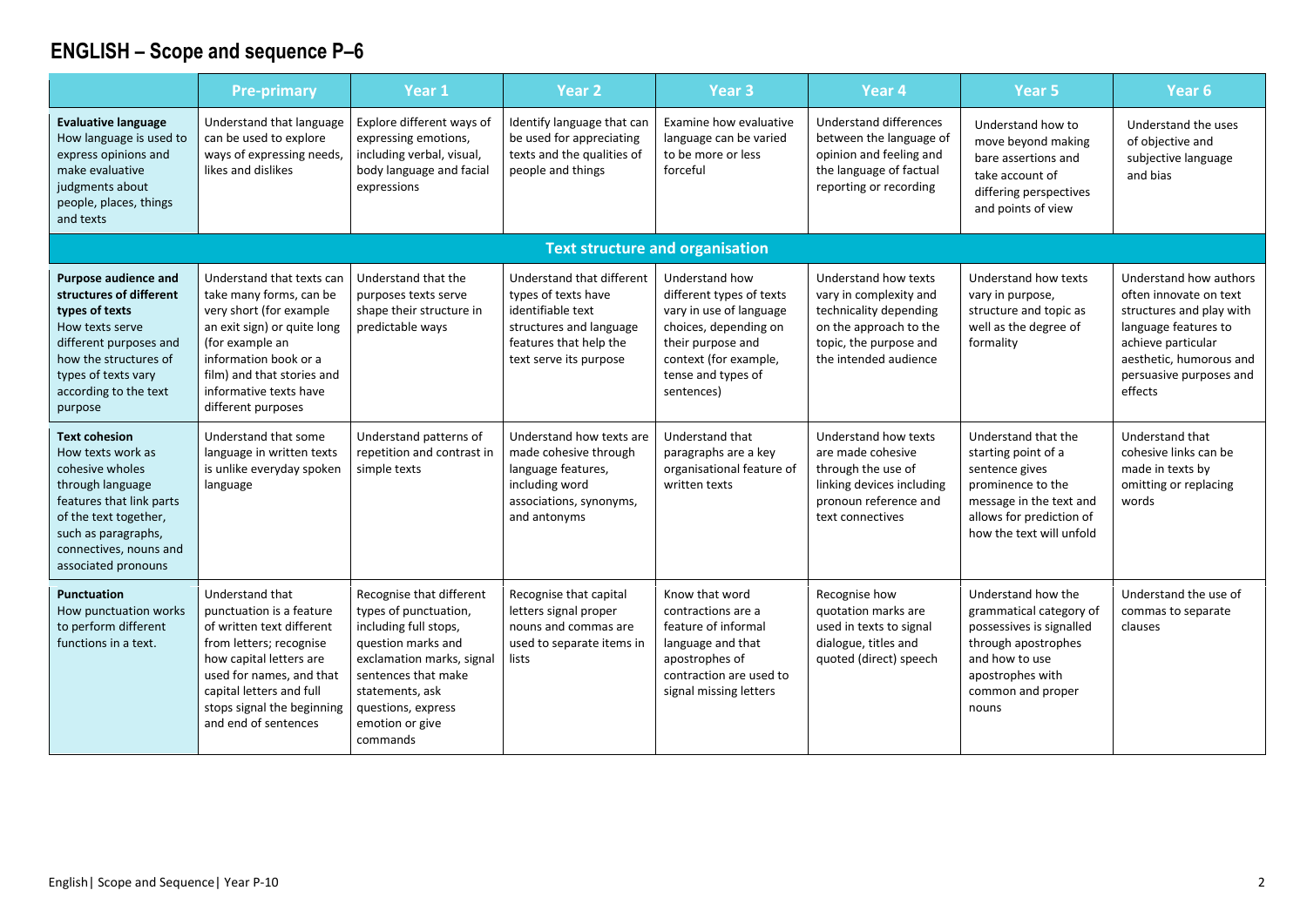|                                                                                                                                                                                                                                                                      | <b>Pre-primary</b>                                                                                                                                                                 | Year 1                                                                                                                                                                                                                             | <b>Year 2</b>                                                                                                                                                                                                                                                    | Year <sub>3</sub>                                                                                                                                                                        | Year <sub>4</sub>                                                                                                                                                                                                                                                               | Year <sub>5</sub>                                                                                                                                                                                                                              | Year <sub>6</sub>                                                                                                                                            |
|----------------------------------------------------------------------------------------------------------------------------------------------------------------------------------------------------------------------------------------------------------------------|------------------------------------------------------------------------------------------------------------------------------------------------------------------------------------|------------------------------------------------------------------------------------------------------------------------------------------------------------------------------------------------------------------------------------|------------------------------------------------------------------------------------------------------------------------------------------------------------------------------------------------------------------------------------------------------------------|------------------------------------------------------------------------------------------------------------------------------------------------------------------------------------------|---------------------------------------------------------------------------------------------------------------------------------------------------------------------------------------------------------------------------------------------------------------------------------|------------------------------------------------------------------------------------------------------------------------------------------------------------------------------------------------------------------------------------------------|--------------------------------------------------------------------------------------------------------------------------------------------------------------|
| <b>Concepts of print and</b><br>screen<br>Different conventions<br>that apply to how text is<br>presented on a page or<br>screen                                                                                                                                     | Understand concepts<br>about print and screen,<br>including how books, film<br>and simple digital texts<br>work, and know some<br>features of print, for<br>example directionality | Understand concepts<br>about print and screen,<br>including how different<br>types of texts are<br>organised using page<br>numbering, tables of<br>content, headings and<br>titles, navigation buttons,<br>bars and links          | Know some features of<br>text organisation<br>including page and screen<br>layouts, alphabetical<br>order, and different types<br>of diagrams, for example<br>timelines                                                                                          | Identify the features of<br>online texts that<br>enhance navigation                                                                                                                      | Identify features of<br>online texts that<br>enhance readability<br>including text,<br>navigation, links,<br>graphics and layout                                                                                                                                                | Investigate how the<br>organisation of texts into<br>chapters, headings,<br>subheadings, home<br>pages and sub pages for<br>online texts and<br>according to chronology<br>or topic can be used to<br>predict content and<br>assist navigation | This sequence ends at<br>Year 5                                                                                                                              |
|                                                                                                                                                                                                                                                                      |                                                                                                                                                                                    |                                                                                                                                                                                                                                    |                                                                                                                                                                                                                                                                  | <b>Expressing and developing ideas</b>                                                                                                                                                   |                                                                                                                                                                                                                                                                                 |                                                                                                                                                                                                                                                |                                                                                                                                                              |
| Sentences and<br>clause-level grammar<br>What a clause is and<br>how simple, compound<br>and complex sentences<br>are constructed through<br>one clause (simple) or<br>by combining clauses<br>using different types of<br>conjunctions<br>(compound and<br>complex) | Recognise that sentences<br>are key units for<br>expressing ideas                                                                                                                  | Identify the parts of a<br>simple sentence that<br>represent 'What is<br>happening?', 'What state<br>is being described?',<br>'Who or what is<br>involved?' and the<br>surrounding<br>circumstances                                | Understand that simple<br>connections can be made<br>between ideas by using a<br>compound sentence with<br>two or more clauses<br>usually linked by a<br>coordinating conjunction                                                                                | Understand that a clause<br>is a unit of grammar<br>usually containing a<br>subject and a verb and<br>that these need to be in<br>agreement                                              | Understand that the<br>meaning of sentences<br>can be enriched through<br>the use of noun groups/<br>phrases and verb<br>groups/phrases and<br>prepositional phrases<br>Investigate how quoted<br>(direct) and reported<br>(indirect) speech work in<br>different types of text | Understand the<br>difference between main<br>and subordinate clauses<br>and that a complex<br>sentence involves at<br>least one subordinate<br>clause                                                                                          | Investigate how complex<br>sentences can be used in<br>a variety of ways to<br>elaborate, extend and<br>explain ideas                                        |
| Word-level grammar<br>Different classes of<br>words used in English<br>(nouns, verbs, etc), the<br>functions they perform<br>in sentences and when<br>they are combined in<br>particular recognisable<br>groups such as phrases<br>and noun groups                   | Recognise that texts are<br>made up of words and<br>groups of words that<br>make meaning                                                                                           | Explore differences in<br>words that represent<br>people, places and things<br>(nouns, including<br>pronouns), happenings<br>and states (verbs),<br>qualities (adjectives) and<br>details such as when,<br>where and how (adverbs) | Understand that nouns<br>represent people, places,<br>concrete objects and<br>abstract concepts; that<br>there are three types of<br>nouns: common, proper<br>and pronouns; and that<br>noun groups/ phrases can<br>be expanded using<br>articles and adjectives | Understand that verbs<br>represent different<br>processes, for example;<br>doing, thinking, saying,<br>and relating and that<br>these processes are<br>anchored in time<br>through tense | Understand how adverb<br>groups/ phrases and<br>prepositional phrases<br>work in different ways to<br>provide circumstantial<br>details about an activity                                                                                                                       | Understand how noun<br>groups/phrases and<br>adjective groups/<br>phrases can be<br>expanded in a variety of<br>ways to provide a fuller<br>description of the<br>person, place, thing or<br>idea                                              | Understand how ideas<br>can be expanded and<br>sharpened through<br>careful choice of verbs.<br>elaborated tenses and a<br>range of adverb<br>groups/phrases |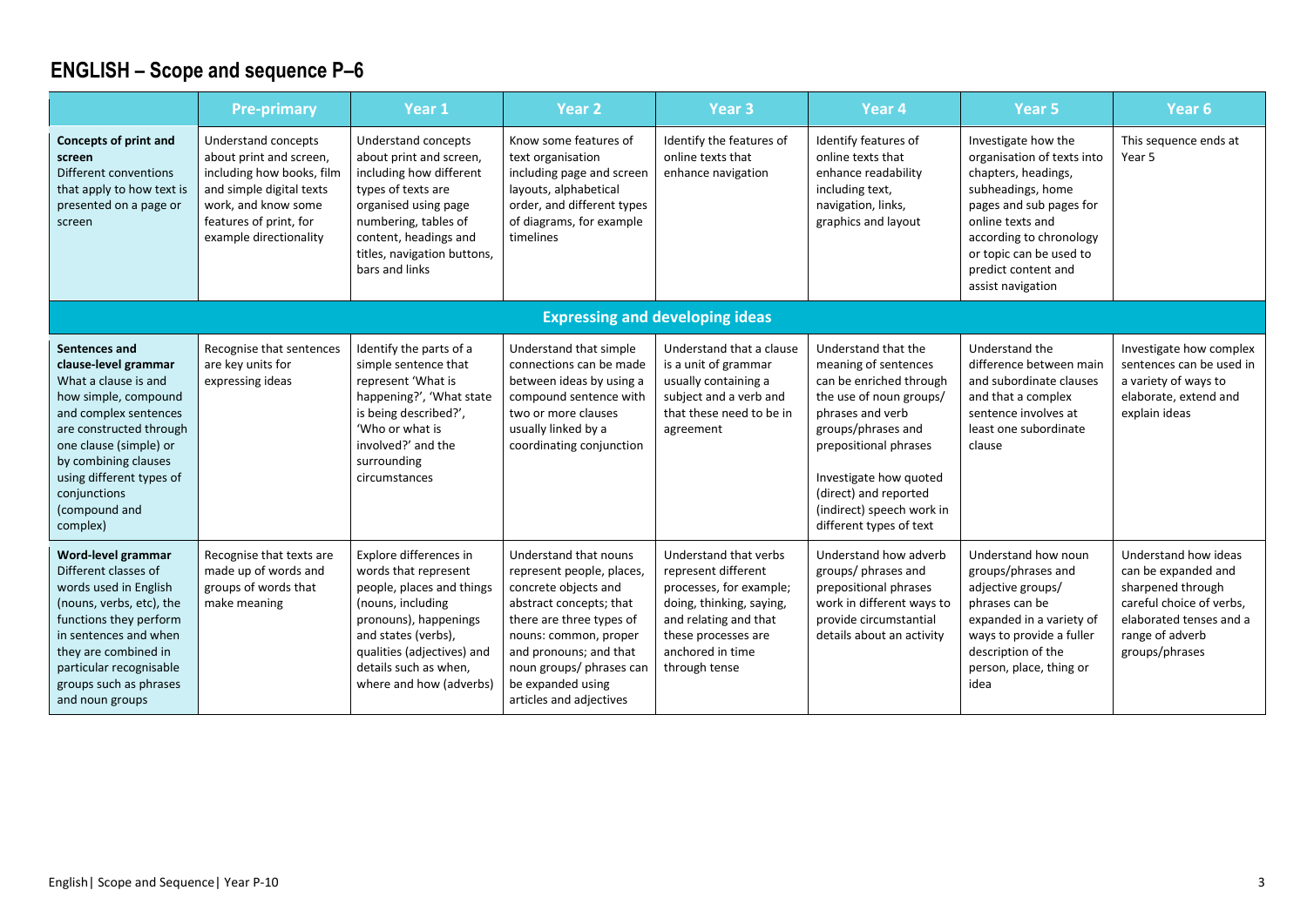|                                                                                                                                                                               | <b>Pre-primary</b>                                                                                                                                                                                                                                                                                                                           | Year 1                                                                                                                                                                                                                                                                               | Year <sub>2</sub>                                                                                                                                                                                                                          | Year <sub>3</sub>                                                                                                                                                            | Year <sub>4</sub>                                                                                                                                                                                 | Year <sub>5</sub>                                                                                                                                                                                                         | Year <sub>6</sub>                                                                                                                                                                                     |
|-------------------------------------------------------------------------------------------------------------------------------------------------------------------------------|----------------------------------------------------------------------------------------------------------------------------------------------------------------------------------------------------------------------------------------------------------------------------------------------------------------------------------------------|--------------------------------------------------------------------------------------------------------------------------------------------------------------------------------------------------------------------------------------------------------------------------------------|--------------------------------------------------------------------------------------------------------------------------------------------------------------------------------------------------------------------------------------------|------------------------------------------------------------------------------------------------------------------------------------------------------------------------------|---------------------------------------------------------------------------------------------------------------------------------------------------------------------------------------------------|---------------------------------------------------------------------------------------------------------------------------------------------------------------------------------------------------------------------------|-------------------------------------------------------------------------------------------------------------------------------------------------------------------------------------------------------|
| <b>Visual language</b><br>How images work in<br>texts to communicate<br>meanings, especially in<br>conjunction with other<br>elements such as print<br>and sound              | Explore the different<br>contribution of words and<br>images to meaning in<br>stories and informative<br>texts                                                                                                                                                                                                                               | Compare different kinds<br>of images in narrative and<br>informative texts and<br>discuss how they<br>contribute to meaning                                                                                                                                                          | Identify visual<br>representations of<br>characters' actions,<br>reactions, speech and<br>thought processes in<br>narratives, and consider<br>how these images add to<br>or contradict or multiply<br>the meaning of<br>accompanying words | Identify the effect on<br>audiences of techniques,<br>for example shot size,<br>vertical camera angle<br>and layout in picture<br>books, advertisements<br>and film segments | Explore the effect of<br>choices when framing an<br>image, placement of<br>elements in the image,<br>and salience on<br>composition of still and<br>moving images in a<br>range of types of texts | Explain sequences of<br>images in print texts and<br>compare these to the<br>ways hyperlinked digital<br>texts are organised,<br>explaining their effect on<br>viewers' interpretations                                   | Identify and explain how<br>analytical images like<br>figures, tables, diagrams,<br>maps and graphs<br>contribute to our<br>understanding of verbal<br>information in factual<br>and persuasive texts |
| Vocabulary<br>Meanings of words,<br>including everyday and<br>specialist meanings, and<br>how words take their<br>meanings from the<br>context of the text                    | Understand the use of<br>vocabulary in familiar<br>contexts related to<br>everyday experiences,<br>personal interests and<br>topics taught at school                                                                                                                                                                                         | Understand the use of<br>vocabulary in everyday<br>contexts as well as a<br>growing number of<br>school contexts, including<br>appropriate use of formal<br>and informal terms of<br>address in different<br>contexts                                                                | Understand the use of<br>vocabulary about familiar<br>and new topics and<br>experiment with and<br>begin to make conscious<br>choices of vocabulary to<br>suit audience and<br>purpose                                                     | Learn extended and<br>technical vocabulary and<br>ways of expressing<br>opinion including modal<br>verbs and adverbs                                                         | Incorporate new<br>vocabulary from a range<br>of sources into students'<br>own texts including<br>vocabulary encountered<br>in research                                                           | Understand the use of<br>vocabulary to express<br>greater precision of<br>meaning, and know that<br>words can have different<br>meanings in different<br>contexts                                                         | Investigate how<br>vocabulary choices,<br>including evaluative<br>language can express<br>shades of meaning,<br>feeling and opinion                                                                   |
|                                                                                                                                                                               |                                                                                                                                                                                                                                                                                                                                              |                                                                                                                                                                                                                                                                                      |                                                                                                                                                                                                                                            | <b>Phonics and word knowledge</b>                                                                                                                                            |                                                                                                                                                                                                   |                                                                                                                                                                                                                           |                                                                                                                                                                                                       |
| <b>Phonological and</b><br>phonemic awareness<br>of the ability to identify<br>the discrete sounds in<br>speech (phonemes), and<br>to reproduce and<br>manipulate them orally | Recognise and generate<br>rhyming words,<br>alliteration patterns,<br>syllables and sounds<br>(phonemes) in spoken<br>words<br>Segment sentences into<br>individual words and<br>orally blend and segment<br>onset and rime in single<br>syllable spoken words,<br>and isolate, blend and<br>manipulate phonemes in<br>single syllable words | Segment consonant<br>blends or clusters into<br>separate phonemes at<br>the beginnings and ends<br>of one syllable words<br>Manipulate phonemes in<br>spoken words by<br>addition, deletion and<br>substitution of initial,<br>medial and final<br>phonemes to generate<br>new words | Orally manipulate more<br>complex sounds in<br>spoken words through<br>knowledge of blending<br>and segmenting sounds,<br>phoneme deletion and<br>substitution in<br>combination with use of<br>letters in reading and<br>writing          |                                                                                                                                                                              |                                                                                                                                                                                                   | From Year 3 onwards, knowledge about phonological and phonemic awareness continues to be<br>applied when making connections between the sounds (phonemes) in spoken words and the<br>letters (graphemes) in written words |                                                                                                                                                                                                       |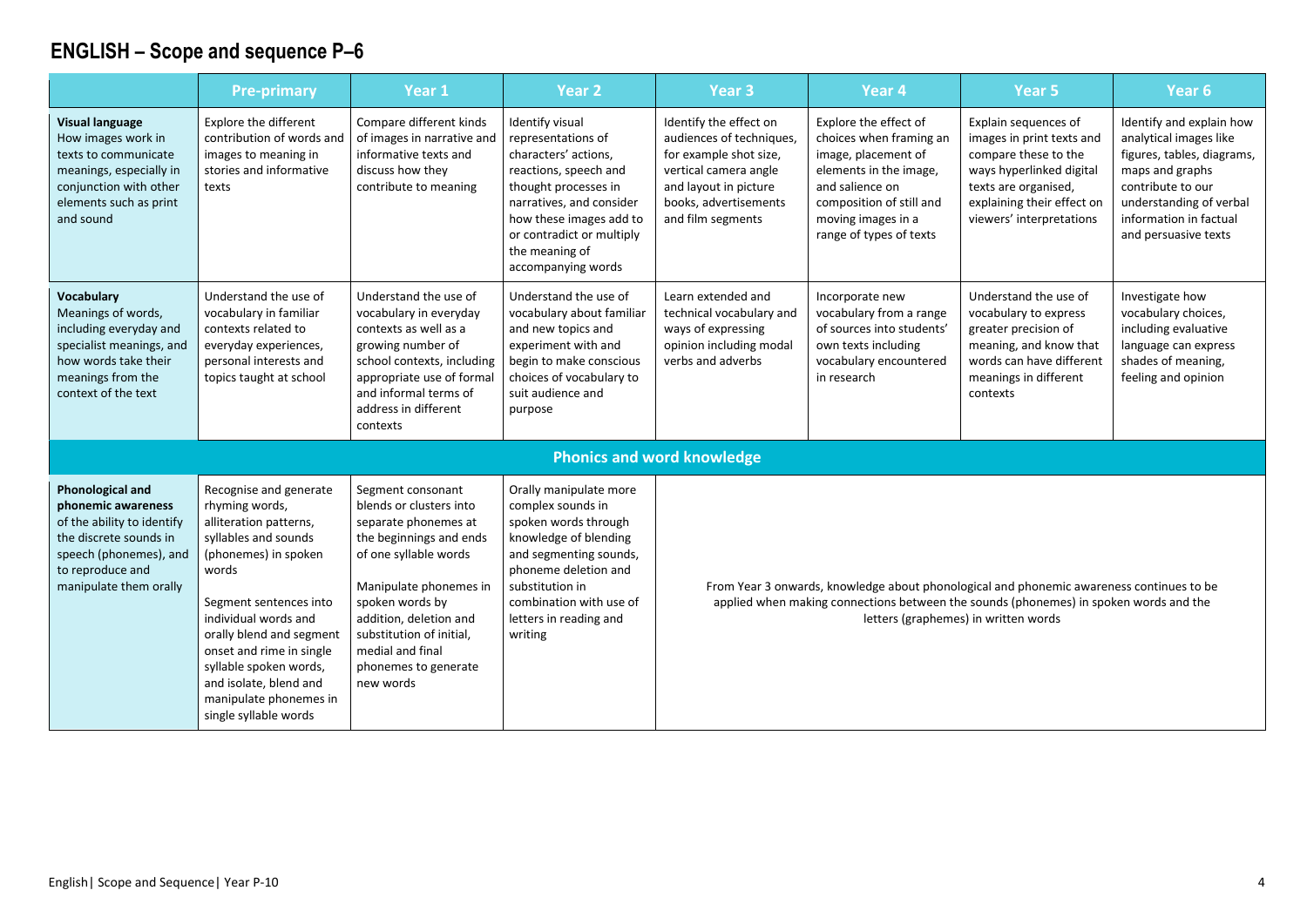|                                                                                                                                                                                                            | <b>Pre-primary</b>                                                                                                                                                                                                                                                                                                                       | Year 1                                                                                                                                                                                                                                                   | <b>Year 2</b>                                                                                                                                                                                                                                                                                                                                                                                                                    | Year <sub>3</sub>                                                                                                                                                                                                                                                                                                                     | Year <sub>4</sub>                                                                                                                                                                                                                                                                                                                                                                        | Year 5                                                                                                                                                                                                                                                                                                          | Year 6                                                                                                                                                                                                                                                      |
|------------------------------------------------------------------------------------------------------------------------------------------------------------------------------------------------------------|------------------------------------------------------------------------------------------------------------------------------------------------------------------------------------------------------------------------------------------------------------------------------------------------------------------------------------------|----------------------------------------------------------------------------------------------------------------------------------------------------------------------------------------------------------------------------------------------------------|----------------------------------------------------------------------------------------------------------------------------------------------------------------------------------------------------------------------------------------------------------------------------------------------------------------------------------------------------------------------------------------------------------------------------------|---------------------------------------------------------------------------------------------------------------------------------------------------------------------------------------------------------------------------------------------------------------------------------------------------------------------------------------|------------------------------------------------------------------------------------------------------------------------------------------------------------------------------------------------------------------------------------------------------------------------------------------------------------------------------------------------------------------------------------------|-----------------------------------------------------------------------------------------------------------------------------------------------------------------------------------------------------------------------------------------------------------------------------------------------------------------|-------------------------------------------------------------------------------------------------------------------------------------------------------------------------------------------------------------------------------------------------------------|
| Alphabet and phonic<br>knowledge<br>The relationship<br>between sounds and<br>letters (graphemes) and<br>how these are<br>combined when reading<br>and writing                                             | Recognise and name all<br>upper and lower case<br>letters (graphemes) and<br>know the most common<br>sound that each letter<br>represents<br>Write consonant-vowel-<br>consonant (CVC) words<br>by representing some<br>sounds with the<br>appropriate letters, and<br>blend sounds associated<br>with letters when reading<br>CVC words | Use short vowels,<br>common long vowels,<br>consonant blends when<br>writing, and blend these<br>to read one-syllable<br>words<br>Understand that a letter<br>can represent more than<br>one sound and that a<br>syllable must contain a<br>vowel sound  | Use most letter-sound<br>matches including vowel<br>digraphs, less common<br>long vowel patterns,<br>letter clusters and silent<br>letters when reading and<br>writing words of one or<br>more syllable<br>Understand that a sound<br>can be represented by<br>various letter<br>combinations                                                                                                                                    | Understand how to<br>apply knowledge of<br>letter-sound<br>relationships, syllables,<br>and blending and<br>segmenting to fluently<br>read and write<br>multisyllabic words with<br>more complex letter<br>patterns                                                                                                                   | Understand how to use<br>phonic knowledge to<br>read and write<br>multisyllabic words with<br>more complex letter<br>combinations, including<br>a variety of vowel<br>sounds and known<br>prefixes and suffixes                                                                                                                                                                          | Understand how to use<br>phonic knowledge to<br>read and write less<br>familiar words that share<br>common letter patterns<br>but have different<br>pronunciations                                                                                                                                              | Understand how to use<br>phonic knowledge and<br>accumulated<br>understandings about<br>blending, letter-sound<br>relationships, common<br>and uncommon letter<br>patterns and phonic<br>generalisations to read<br>and write increasingly<br>complex words |
| <b>Spelling</b><br>Knowledge about how<br>sounds (phonemes) of<br>words are represented<br>by letters or letter<br>patterns, knowledge of<br>meaning units within<br>words (morphemes) and<br>word origins | Understand how to use<br>knowledge of letters and<br>sounds including onset<br>and rime to spell words<br>Know how to read and<br>write some<br>high-frequency words<br>and other familiar words<br>Understand that words<br>are units of meaning and<br>can be made of more<br>than one meaningful part                                 | Understand how to spell<br>one and two syllable<br>words with common<br>letter patterns<br>Use visual memory to<br>read and write<br>high-frequency words<br>Recognise and know how<br>to use simple<br>grammatical morphemes<br>to create word families | Understand how to use<br>knowledge of digraphs,<br>long vowels, blends and<br>silent letters to spell one<br>and two syllable words<br>including some<br>compound words<br>Use knowledge of letter<br>patterns and morphemes<br>to read and write<br>high-frequency words<br>and words whose spelling<br>is not predictable from<br>their sounds<br>Build morphemic word<br>families using knowledge<br>of prefixes and suffixes | Understand how to use<br>letter-sound<br>relationships and less<br>common letter patterns<br>to spell words<br>Recognise and know<br>how to write most high<br>frequency words<br>including some<br>homophones<br>Know how to use<br>common prefixes and<br>suffixes, and<br>generalisations for<br>adding a suffix to a base<br>word | Understand how to use<br>knowledge of letter<br>patterns including<br>double letters, spelling<br>generalisations,<br>morphemic word<br>families, common<br>prefixes and suffixes and<br>word origins to spell<br>more complex words<br>Read and write a large<br>core of high frequency<br>words including<br>homophones and know<br>how to use context to<br>identify correct spelling | Understand how to use<br>knowledge of known<br>words, base words,<br>prefixes and suffixes,<br>word origins, letter<br>patterns and spelling<br>generalisations to spell<br>new words<br>Explore less common<br>plurals, and understand<br>how a suffix changes the<br>meaning or grammatical<br>form of a word | Understand how to use<br>knowledge of known<br>words, word origins<br>including some Latin and<br>Greek roots, base words,<br>prefixes, suffixes, letter<br>patterns and spelling<br>generalisations to spell<br>new words including<br>technical words     |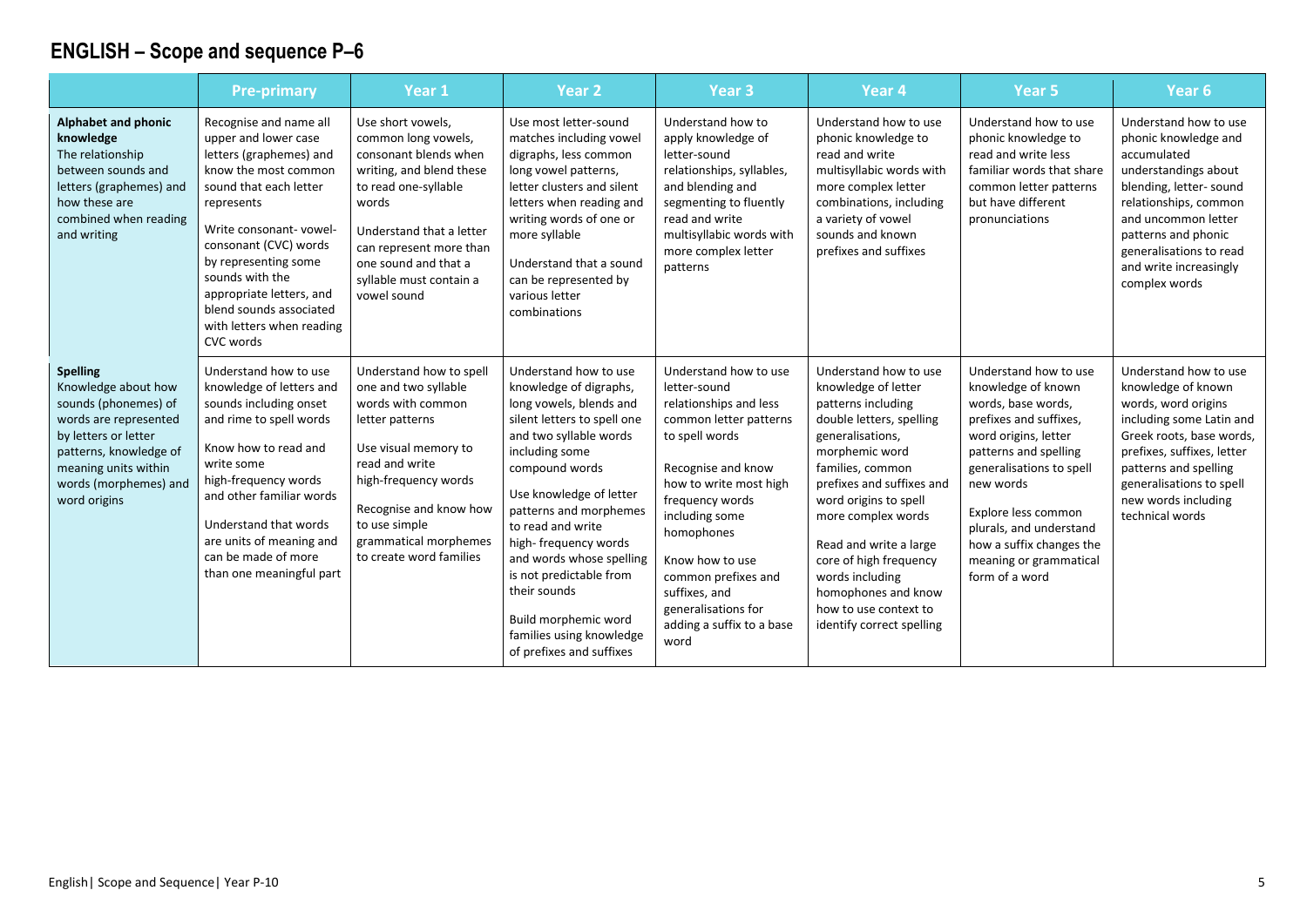|                                                                                                                                                                                                                                   | <b>Pre-primary</b>                                                                                                                                                 | Year 1                                                                                                                                                                         | Year <sub>2</sub>                                                                                                           | Year <sub>3</sub>                                                                                                                            | Year 4                                                                                                                       | Year <sub>5</sub>                                                                                                                                 | Year <sub>6</sub>                                                                                                                                                                             |  |  |  |  |
|-----------------------------------------------------------------------------------------------------------------------------------------------------------------------------------------------------------------------------------|--------------------------------------------------------------------------------------------------------------------------------------------------------------------|--------------------------------------------------------------------------------------------------------------------------------------------------------------------------------|-----------------------------------------------------------------------------------------------------------------------------|----------------------------------------------------------------------------------------------------------------------------------------------|------------------------------------------------------------------------------------------------------------------------------|---------------------------------------------------------------------------------------------------------------------------------------------------|-----------------------------------------------------------------------------------------------------------------------------------------------------------------------------------------------|--|--|--|--|
| <b>LITERATURE</b>                                                                                                                                                                                                                 |                                                                                                                                                                    |                                                                                                                                                                                |                                                                                                                             |                                                                                                                                              |                                                                                                                              |                                                                                                                                                   |                                                                                                                                                                                               |  |  |  |  |
|                                                                                                                                                                                                                                   |                                                                                                                                                                    |                                                                                                                                                                                |                                                                                                                             | <b>Literature and context</b>                                                                                                                |                                                                                                                              |                                                                                                                                                   |                                                                                                                                                                                               |  |  |  |  |
| How texts reflect the<br>context of culture and<br>situation in which they<br>are created                                                                                                                                         | Recognise that texts are<br>created by authors who<br>tell stories and share<br>experiences that may be<br>similar or different to<br>students' own<br>experiences | Discuss how authors<br>create characters using<br>language and images                                                                                                          | Discuss how depictions of<br>characters in print, sound<br>and images reflect the<br>contexts in which they<br>were created | Discuss texts in which<br>characters, events and<br>settings are portrayed in<br>different ways, and<br>speculate on the<br>authors' reasons | Make connections<br>between the ways<br>different authors may<br>represent similar<br>storylines, ideas and<br>relationships | Identify aspects of<br>literary texts that convey<br>details or information<br>about particular social,<br>cultural and historical<br>contexts    | Make connections<br>between students' own<br>experiences and those of<br>characters and events<br>represented in texts<br>drawn from different<br>historical, social and<br>cultural contexts |  |  |  |  |
|                                                                                                                                                                                                                                   |                                                                                                                                                                    |                                                                                                                                                                                |                                                                                                                             | <b>Responding to literature</b>                                                                                                              |                                                                                                                              |                                                                                                                                                   |                                                                                                                                                                                               |  |  |  |  |
| Personal responses to<br>the ideas, characters<br>and viewpoints in texts<br>An individual response<br>to the ideas, characters<br>and viewpoints in<br>literary texts, including<br>relating texts to their<br>own experiences   | Respond to texts,<br>identifying favourite<br>stories, authors and<br>illustrators                                                                                 | Discuss characters and<br>events in a range of<br>literary texts and share<br>personal responses to<br>these texts, making<br>connections with<br>students' own<br>experiences | Compare opinions about<br>characters, events and<br>settings in and between<br>texts                                        | Draw connections<br>between personal<br>experiences and the<br>worlds of texts, and<br>share responses with<br>others                        | Discuss literary<br>experiences with others,<br>sharing responses and<br>expressing a point of<br>view                       | Present a point of view<br>about particular literary<br>texts using appropriate<br>metalanguage, and<br>reflecting on the<br>viewpoints of others | Analyse and evaluate<br>similarities and<br>differences in texts on<br>similar topics, themes or<br>plots                                                                                     |  |  |  |  |
| <b>Expressing preferences</b><br>and evaluating texts<br><b>Expressing personal</b><br>preference for different<br>texts and types of texts,<br>and identifying the<br>features of texts that<br>influence personal<br>preference | Share feelings and<br>thoughts about the<br>events and characters in<br>texts                                                                                      | Express preferences for<br>specific texts and authors<br>and listen to the opinions<br>of others                                                                               | Identify aspects of<br>different types of literary<br>texts that entertain, and<br>give reasons for personal<br>preferences | Develop criteria for<br>establishing personal<br>preferences for<br>literature                                                               | Use metalanguage to<br>describe the effects of<br>ideas, text structures<br>and language features of<br>literary texts       | Use metalanguage to<br>describe the effects of<br>ideas, text structures<br>and language features<br>on particular audiences                      | Identify and explain how<br>choices in language, for<br>example modality,<br>emphasis, repetition and<br>metaphor, influence<br>personal response to<br>different texts                       |  |  |  |  |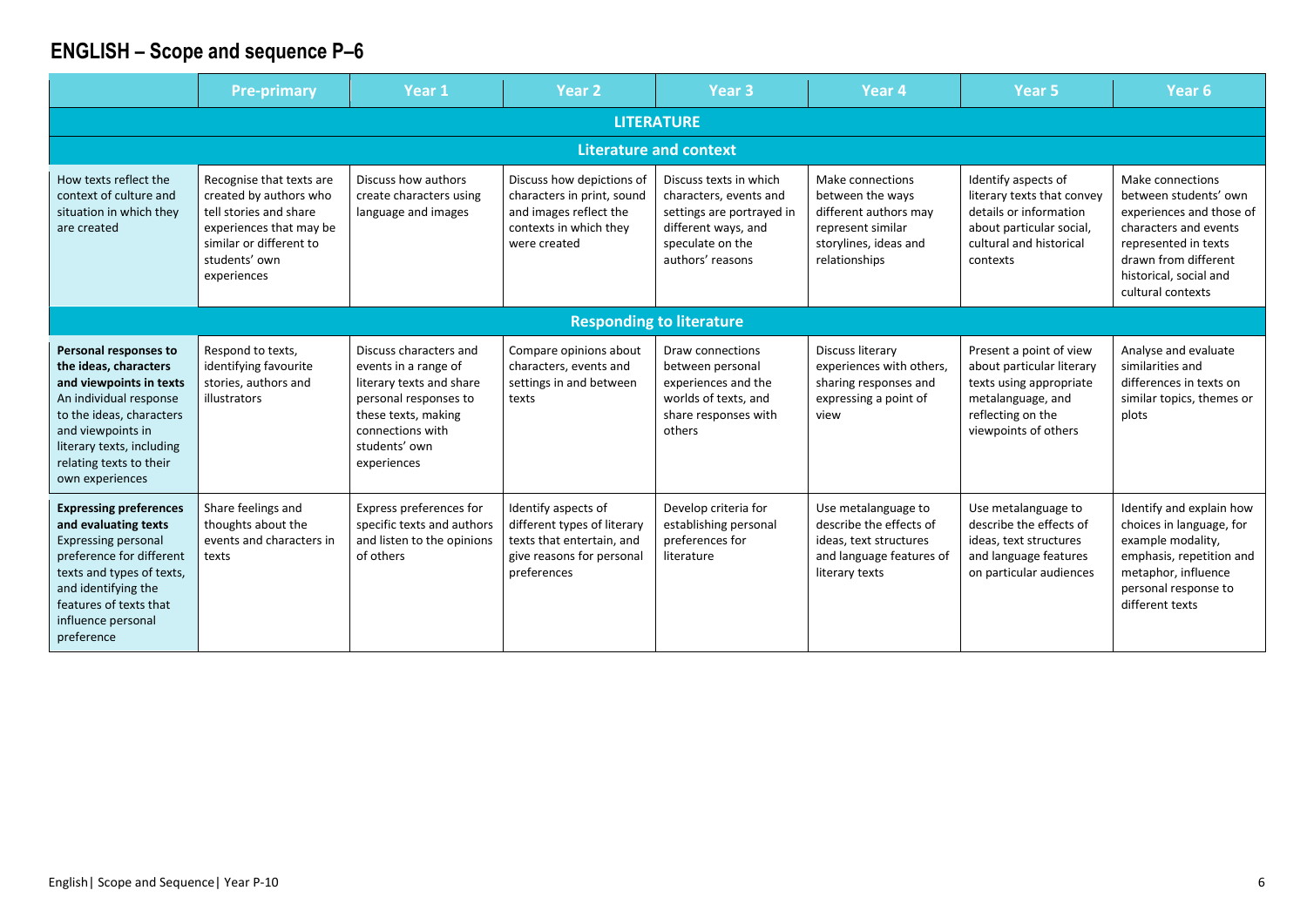|                                                                                                                                                                                                                         | <b>Pre-primary</b>                                                                                                                                                                                                                                                                                                       | Year 1                                                                                                                                                        | <b>Year 2</b>                                                                                                                                      | Year <sub>3</sub>                                                                                                                                                                               | Year <sub>4</sub>                                                                                                                                                                                                   | Year 5                                                                                                                                                                                         | Year <sub>6</sub>                                                                                                                                                                                                            |  |  |  |  |
|-------------------------------------------------------------------------------------------------------------------------------------------------------------------------------------------------------------------------|--------------------------------------------------------------------------------------------------------------------------------------------------------------------------------------------------------------------------------------------------------------------------------------------------------------------------|---------------------------------------------------------------------------------------------------------------------------------------------------------------|----------------------------------------------------------------------------------------------------------------------------------------------------|-------------------------------------------------------------------------------------------------------------------------------------------------------------------------------------------------|---------------------------------------------------------------------------------------------------------------------------------------------------------------------------------------------------------------------|------------------------------------------------------------------------------------------------------------------------------------------------------------------------------------------------|------------------------------------------------------------------------------------------------------------------------------------------------------------------------------------------------------------------------------|--|--|--|--|
| <b>Examining literature</b>                                                                                                                                                                                             |                                                                                                                                                                                                                                                                                                                          |                                                                                                                                                               |                                                                                                                                                    |                                                                                                                                                                                                 |                                                                                                                                                                                                                     |                                                                                                                                                                                                |                                                                                                                                                                                                                              |  |  |  |  |
| <b>Features of literary</b><br>texts<br>The key features of<br>literary texts and how<br>they work to construct a<br>literary work, such as<br>plot, setting,<br>characterisation, mood<br>and theme                    | Identify some features of<br>texts including events and<br>characters and retell<br>events from a text<br>Recognise some different<br>types of literary texts and<br>identify some<br>characteristic features of<br>literary texts, for example<br>beginnings and endings of<br>traditional texts and<br>rhyme in poetry | Discuss features of plot,<br>character and setting in<br>different types of<br>literature and explore<br>some features of<br>characters in different<br>texts | Discuss the characters<br>and settings of different<br>texts and explore how<br>language is used to<br>present these features in<br>different ways | Discuss how language is<br>used to describe the<br>settings in texts, and<br>explore how the settings<br>shape the events and<br>influence the mood of<br>the narrative                         | Discuss how authors and<br>illustrators make stories<br>exciting, moving and<br>absorbing and hold<br>readers' interest by<br>using various techniques,<br>for example character<br>development and plot<br>tension | Recognise that ideas in<br>literary texts can be<br>conveyed from different<br>viewpoints, which can<br>lead to different kinds of<br>interpretations and<br>responses                         | Identify, describe, and<br>discuss similarities and<br>differences between<br>texts, including those by<br>the same author or<br>illustrator, and evaluate<br>characteristics that<br>define an author's<br>individual style |  |  |  |  |
| Language devices in<br>literary texts, including<br>figurative language<br>Language devices that<br>authors use and how<br>these creative meanings<br>and effects in literary<br>texts, especially devices<br>in poetry | Replicate the rhythms<br>and sound patterns in<br>stories, rhymes, songs<br>and poems from a range<br>of cultures                                                                                                                                                                                                        | Listen to, recite and<br>perform poems, chants,<br>rhymes and songs,<br>imitating and inventing<br>sound patterns including<br>alliteration and rhyme         | Identify, reproduce and<br>experiment with<br>rhythmic, sound and<br>word patterns in poems,<br>chants, rhymes and songs                           | Discuss the nature and<br>effects of some language<br>devices used to enhance<br>meaning and shape the<br>reader's reaction,<br>including rhythm and<br>onomatopoeia in poetry<br>and prose     | Understand, interpret<br>and experiment with a<br>range of devices and<br>deliberate word play in<br>poetry and other literary<br>texts, for example<br>nonsense words,<br>spoonerisms, neologisms<br>and puns      | Understand, interpret<br>and experiment with<br>sound devices and<br>imagery, including simile,<br>metaphor and<br>personification, in<br>narratives, shape poetry,<br>songs, anthems and odes | Identify the relationship<br>between words, sounds,<br>imagery and language<br>patterns in narratives<br>and poetry such as<br>ballads, limericks and<br>free verse                                                          |  |  |  |  |
|                                                                                                                                                                                                                         |                                                                                                                                                                                                                                                                                                                          |                                                                                                                                                               |                                                                                                                                                    | <b>Creating literature</b>                                                                                                                                                                      |                                                                                                                                                                                                                     |                                                                                                                                                                                                |                                                                                                                                                                                                                              |  |  |  |  |
| <b>Creating literary texts</b><br>Creating their own<br>literary texts based on<br>ideas, features and<br>structures of texts<br>experienced                                                                            | Retell familiar literary<br>texts through<br>performance, use<br>of illustrations and<br>images                                                                                                                                                                                                                          | Recreate texts<br>imaginatively using<br>drawing, writing,<br>performance and digital<br>forms of communication                                               | Create events and<br>characters using different<br>media that develop key<br>events and characters<br>from literary texts                          | Create imaginative texts<br>based on characters,<br>settings and events from<br>students' own and other<br>cultures using visual<br>features, for example<br>perspective, distance<br>and angle | Create literary texts that<br>explore students' own<br>experiences and<br>imagining                                                                                                                                 | Create literary texts<br>using realistic and<br>fantasy settings and<br>characters that draw on<br>the worlds represented<br>in texts students have<br>experienced                             | Create literary texts that<br>adapt or combine<br>aspects of texts students<br>have experienced in<br>innovative ways                                                                                                        |  |  |  |  |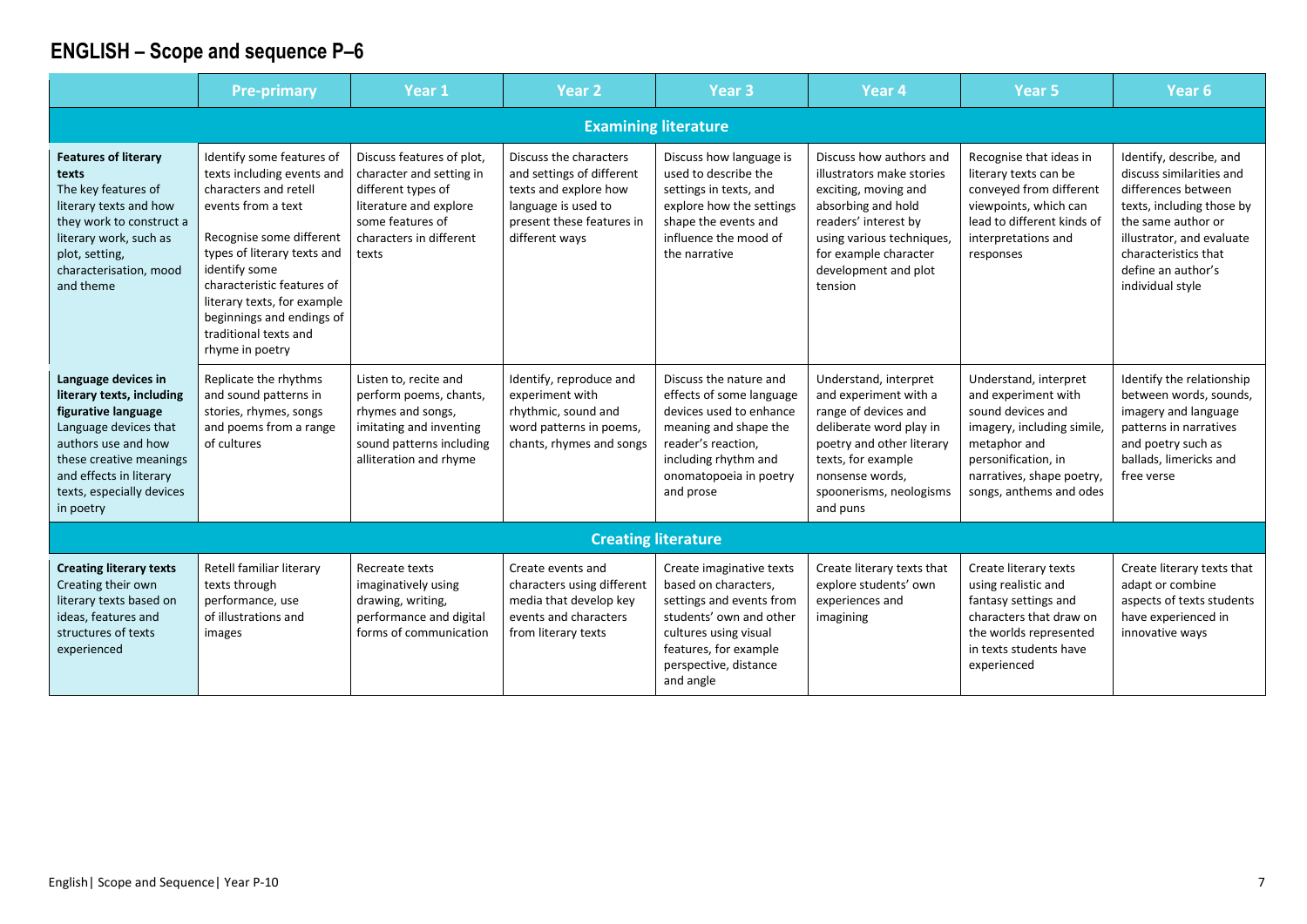|                                                                                                                                                                    | <b>Pre-primary</b>                         | Year 1                                                                                             | Year <sub>2</sub>                                                                 | Year <sub>3</sub>                                                                                                                                                                                  | Year <sub>4</sub>                                                             | Year <sub>5</sub>                                                                                                   | Year 6                                                                                                                                                                                            |
|--------------------------------------------------------------------------------------------------------------------------------------------------------------------|--------------------------------------------|----------------------------------------------------------------------------------------------------|-----------------------------------------------------------------------------------|----------------------------------------------------------------------------------------------------------------------------------------------------------------------------------------------------|-------------------------------------------------------------------------------|---------------------------------------------------------------------------------------------------------------------|---------------------------------------------------------------------------------------------------------------------------------------------------------------------------------------------------|
| <b>Experimentation and</b><br>adaptation<br>Creating a variety of<br>texts, including<br>multimodal texts,<br>adapting ideas and<br>devices from literary<br>texts | Innovate on familiar texts<br>through play | Innovate on familiar texts<br>by using similar<br>characters, repetitive<br>patterns or vocabulary | Innovate on familiar texts<br>by experimenting with<br>character, setting or plot | Create texts that adapt<br>language features and<br>patterns encountered in<br>literary texts, for<br>example<br>characterisation, rhyme,<br>rhythm, mood, music,<br>sound effects and<br>dialogue | Create literary texts by<br>developing storylines,<br>characters and settings | Create literary texts that<br>experiment with<br>structures, ideas and<br>stylistic features of<br>selected authors | Experiment with text<br>structures and language<br>features and their effects<br>in creating literary texts,<br>for example, using<br>imagery, sentence<br>variation, metaphor and<br>word choice |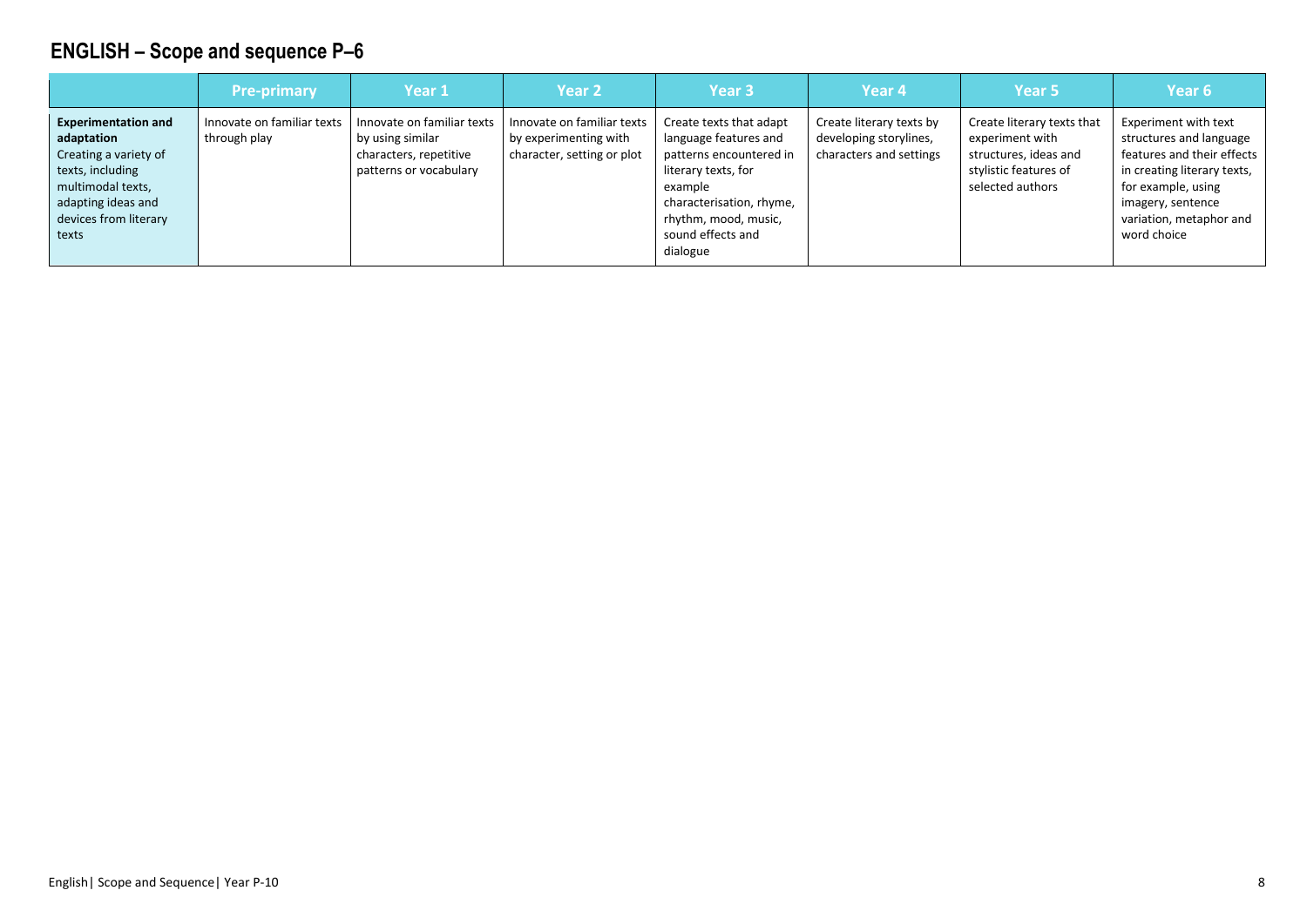|                                                                                                                                                                          | <b>Pre-primary</b>                                                                                                                                                        | Year 1                                                                                                                                                            | Year <sub>2</sub>                                                                                                                                                                                                          | Year <sub>3</sub>                                                                                                                                                                                                                 | Year <sub>4</sub>                                                                                                                                                                                                                                                                   | Year <sub>5</sub>                                                                                                                                                                                                                    | Year <sub>6</sub>                                                                                                                                                                                                                |  |  |  |  |
|--------------------------------------------------------------------------------------------------------------------------------------------------------------------------|---------------------------------------------------------------------------------------------------------------------------------------------------------------------------|-------------------------------------------------------------------------------------------------------------------------------------------------------------------|----------------------------------------------------------------------------------------------------------------------------------------------------------------------------------------------------------------------------|-----------------------------------------------------------------------------------------------------------------------------------------------------------------------------------------------------------------------------------|-------------------------------------------------------------------------------------------------------------------------------------------------------------------------------------------------------------------------------------------------------------------------------------|--------------------------------------------------------------------------------------------------------------------------------------------------------------------------------------------------------------------------------------|----------------------------------------------------------------------------------------------------------------------------------------------------------------------------------------------------------------------------------|--|--|--|--|
|                                                                                                                                                                          | <b>LITERACY</b>                                                                                                                                                           |                                                                                                                                                                   |                                                                                                                                                                                                                            |                                                                                                                                                                                                                                   |                                                                                                                                                                                                                                                                                     |                                                                                                                                                                                                                                      |                                                                                                                                                                                                                                  |  |  |  |  |
| <b>Texts in context</b>                                                                                                                                                  |                                                                                                                                                                           |                                                                                                                                                                   |                                                                                                                                                                                                                            |                                                                                                                                                                                                                                   |                                                                                                                                                                                                                                                                                     |                                                                                                                                                                                                                                      |                                                                                                                                                                                                                                  |  |  |  |  |
| <b>Texts and the contexts</b><br>in which they are used<br>How texts relate to their<br>contexts and reflect the<br>society and culture in<br>which they were<br>created | Identify some familiar<br>texts and the contexts in<br>which they are used                                                                                                | Respond to texts drawn<br>from a range of cultures<br>and experiences                                                                                             | Discuss different texts on<br>a similar topic, identifying<br>similarities and<br>differences between the<br>texts                                                                                                         | Identify the point of view<br>in a text and suggest<br>alternative points of<br>view                                                                                                                                              | Identify and explain<br>language features of<br>texts from earlier times<br>and compare with the<br>vocabulary, images,<br>layout and content of<br>contemporary texts                                                                                                              | Show how ideas and<br>points of view in texts<br>are conveyed through<br>the use of vocabulary,<br>including idiomatic<br>expressions, objective<br>and subjective language,<br>and that these can<br>change according to<br>context | Compare texts including<br>media texts that<br>represent ideas and<br>events in different ways,<br>explaining the effects of<br>the different approaches                                                                         |  |  |  |  |
|                                                                                                                                                                          |                                                                                                                                                                           |                                                                                                                                                                   |                                                                                                                                                                                                                            | <b>Interacting with others</b>                                                                                                                                                                                                    |                                                                                                                                                                                                                                                                                     |                                                                                                                                                                                                                                      |                                                                                                                                                                                                                                  |  |  |  |  |
| <b>Listening and speaking</b><br>interactions<br>Purposes and contexts<br>through which students<br>engage in listening and<br>speaking interactions                     | Listen to and respond<br>orally to texts and to the<br>communication of others<br>in informal and<br>structured classroom<br>situations                                   | Engage in conversations<br>and discussions, using<br>active listening<br>behaviours, showing<br>interest, and contributing<br>ideas, information and<br>questions | Listen for specific<br>purposes and<br>information, including<br>instructions, and extend<br>students' own and<br>others' ideas in<br>discussions                                                                          | Listen to and contribute<br>to conversations and<br>discussions to share<br>information and ideas<br>and negotiate in<br>collaborative situations                                                                                 | Interpret ideas and<br>information in spoken<br>texts and listen for key<br>points in order to carry<br>out tasks and use<br>information to share and<br>extend ideas and<br>information                                                                                            | Clarify understanding of<br>content as it unfolds in<br>formal and informal<br>situations, connecting<br>ideas to students' own<br>experiences and present<br>and justify a point of<br>view                                         | Participate in and<br>contribute to<br>discussions, clarifying<br>and interrogating ideas,<br>developing and<br>supporting arguments,<br>sharing and evaluating<br>information, experiences<br>and opinions                      |  |  |  |  |
| Listening and speaking<br><b>interactions</b><br>Skills students use when<br>engaging in listening<br>and speaking<br>interactions                                       | Use interaction skills<br>including listening while<br>others speak, using<br>appropriate voice levels,<br>articulation and body<br>language, gestures and<br>eye contact | Use interaction skills<br>including turn-taking,<br>recognising the<br>contributions of others,<br>speaking clearly and using<br>appropriate volume and<br>pace   | Use interaction skills<br>including initiating topics,<br>making positive<br>statements and voicing<br>disagreement in an<br>appropriate manner,<br>speaking clearly and<br>varying tone, volume and<br>pace appropriately | Use interaction skills.<br>including active listening<br>behaviours and<br>communicate in a clear,<br>coherent manner using a<br>variety of everyday and<br>learned vocabulary and<br>appropriate tone, pace,<br>pitch and volume | Use interaction skills<br>such as acknowledging<br>another's point of view<br>and linking students'<br>response to the topic,<br>using familiar and new<br>vocabulary and a range<br>of vocal effects such as<br>tone, pace, pitch and<br>volume to speak clearly<br>and coherently | Use interaction skills, for<br>example paraphrasing,<br>questioning and<br>interpreting non-verbal<br>cues and choose<br>vocabulary and vocal<br>effects appropriate for<br>different audiences and<br>purposes                      | Use interaction skills,<br>varying conventions of<br>spoken interactions such<br>as voice volume, tone,<br>pitch and pace,<br>according to group size,<br>formality of interaction<br>and needs and expertise<br>of the audience |  |  |  |  |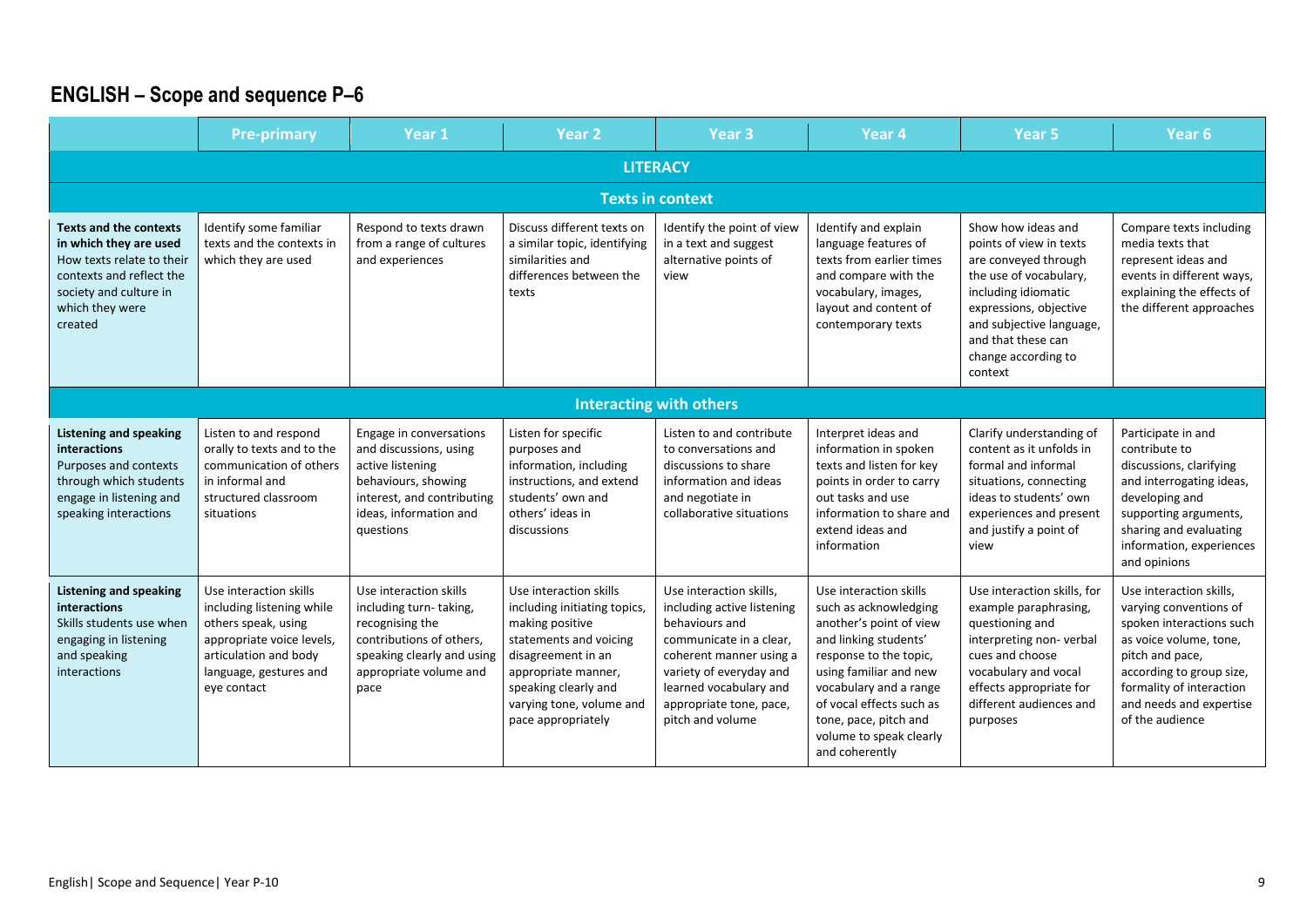|                                                                                                                                                                                                                                                            | <b>Pre-primary</b>                                                                                                                                                                                                | Year 1                                                                                                                                                                                                                                                              | Year <sub>2</sub>                                                                                                                                                                                                                                                   | Year <sub>3</sub>                                                                                                                                                                                                                                                                   | Year 4                                                                                                                                                                                                                  | Year <sub>5</sub>                                                                                                                                                                                       | Year 6                                                                                                                                                                                                                                                   |
|------------------------------------------------------------------------------------------------------------------------------------------------------------------------------------------------------------------------------------------------------------|-------------------------------------------------------------------------------------------------------------------------------------------------------------------------------------------------------------------|---------------------------------------------------------------------------------------------------------------------------------------------------------------------------------------------------------------------------------------------------------------------|---------------------------------------------------------------------------------------------------------------------------------------------------------------------------------------------------------------------------------------------------------------------|-------------------------------------------------------------------------------------------------------------------------------------------------------------------------------------------------------------------------------------------------------------------------------------|-------------------------------------------------------------------------------------------------------------------------------------------------------------------------------------------------------------------------|---------------------------------------------------------------------------------------------------------------------------------------------------------------------------------------------------------|----------------------------------------------------------------------------------------------------------------------------------------------------------------------------------------------------------------------------------------------------------|
| <b>Oral presentations</b><br><b>Formal oral</b><br>presentations that<br>students engage in,<br>including presenting<br>recounts and<br>information, and<br>presenting and arguing<br>a point of view                                                      | Deliver short oral<br>presentations to peers                                                                                                                                                                      | Make short presentations<br>using some introduced<br>text structures and<br>language, for example<br>opening statements                                                                                                                                             | Rehearse and deliver<br>short presentations on<br>familiar and new topics                                                                                                                                                                                           | Plan and deliver short<br>presentations, providing<br>some key details in<br>logical sequence                                                                                                                                                                                       | Plan, rehearse and<br>deliver presentations<br>incorporating learned<br>content and taking into<br>account the particular<br>purposes and audiences                                                                     | Plan, rehearse and<br>deliver presentations for<br>defined audiences and<br>purposes incorporating<br>accurate and sequenced<br>content and multimodal<br>elements                                      | Plan, rehearse and<br>deliver presentations,<br>selecting and sequencing<br>appropriate content and<br>multimodal elements for<br>defined audiences and<br>purposes, making<br>appropriate choices for<br>modality and emphasis                          |
|                                                                                                                                                                                                                                                            |                                                                                                                                                                                                                   |                                                                                                                                                                                                                                                                     |                                                                                                                                                                                                                                                                     | Interpreting, analysing, evaluating                                                                                                                                                                                                                                                 |                                                                                                                                                                                                                         |                                                                                                                                                                                                         |                                                                                                                                                                                                                                                          |
| <b>Purpose and audience</b><br>Recognising and<br>analysing differences<br>between different types<br>of texts                                                                                                                                             | Identify some differences<br>between imaginative and<br>informative texts                                                                                                                                         | Describe some<br>differences between<br>imaginative informative<br>and persuasive texts                                                                                                                                                                             | Identify the audience of<br>imaginative, informative<br>and persuasive texts                                                                                                                                                                                        | Identify the audience<br>and purpose of<br>imaginative, informative<br>and persuasive texts                                                                                                                                                                                         | Identify characteristic<br>features used in<br>imaginative, informative<br>and persuasive texts to<br>meet the purpose of the<br>text                                                                                   | Identify and explain<br>characteristic text<br>structures and language<br>features used in<br>imaginative, informative<br>and persuasive texts to<br>meet the purpose of the<br>text                    | Analyse how text<br>structures and language<br>features work together<br>to meet the purpose of a<br>text                                                                                                                                                |
| <b>Reading processes</b><br>Strategies for using and<br>combining contextual,<br>semantic, grammatical<br>and phonic knowledge<br>to decode texts,<br>including predicting,<br>monitoring,<br>cross-checking,<br>self-correcting,<br>skimming and scanning | Read decodable and<br>predictable texts,<br>practising phrasing and<br>fluency, and monitor<br>meaning using concepts<br>about print and emerging<br>contextual, semantic,<br>grammatical and phonic<br>knowledge | Read decodable and<br>predictable texts using<br>developing phrasing,<br>fluency, contextual,<br>semantic, grammatical<br>and phonic knowledge<br>and emerging text<br>processing strategies, for<br>example prediction,<br>monitoring meaning and<br>re-reading    | Read less predictable<br>texts with phrasing and<br>fluency by combining<br>contextual, semantic,<br>grammatical and phonic<br>knowledge using text<br>processing strategies, for<br>example monitoring<br>meaning, predicting,<br>rereading and<br>self-correcting | Read an increasing range<br>of different types of<br>texts by combining<br>contextual, semantic,<br>grammatical and phonic<br>knowledge, using text<br>processing strategies, for<br>example monitoring,<br>predicting, confirming,<br>rereading, reading on<br>and self-correcting | Read different types of<br>texts by combining<br>contextual, semantic,<br>grammatical and phonic<br>knowledge using text<br>processing strategies for<br>example monitoring<br>meaning, cross checking<br>and reviewing | Navigate and read texts<br>for specific purposes<br>applying appropriate<br>text processing<br>strategies, for example<br>predicting and<br>confirming, monitoring<br>meaning, skimming and<br>scanning | Select, navigate and read<br>texts for a range of<br>purposes, applying<br>appropriate text<br>processing strategies and<br>interpreting structural<br>features, for example<br>table of contents,<br>glossary, chapters,<br>headings and<br>subheadings |
| Comprehension<br>strategies<br>Strategies of<br>constructing meaning<br>from texts, including<br>literal and inferential<br>meaning                                                                                                                        | Use comprehension<br>strategies to understand<br>and discuss texts listened<br>to, viewed or read<br>independently                                                                                                | Use comprehension<br>strategies to build literal<br>and inferred meaning<br>about key events, ideas<br>and information in texts<br>that they listen to, view<br>and read by drawing on<br>growing knowledge of<br>context, text structures<br>and language features | Use comprehension<br>strategies to build literal<br>and inferred meaning and<br>begin to analyse texts by<br>drawing on growing<br>knowledge of context,<br>language and visual<br>features and print and<br>multimodal text<br>structures                          | Use comprehension<br>strategies to build literal<br>and inferred meaning<br>and begin to evaluate<br>texts by drawing on a<br>growing knowledge of<br>context, text structures<br>and language features                                                                             | Use comprehension<br>strategies to build literal<br>and inferred meaning to<br>expand content<br>knowledge, integrating<br>and linking ideas and<br>analysing and evaluating<br>texts                                   | Use comprehension<br>strategies to analyse<br>information, integrating<br>and linking ideas from a<br>variety of print and<br>digital sources                                                           | Use comprehension<br>strategies to interpret<br>and analyse information<br>and ideas, comparing<br>content from a variety of<br>textual sources including<br>media and digital texts                                                                     |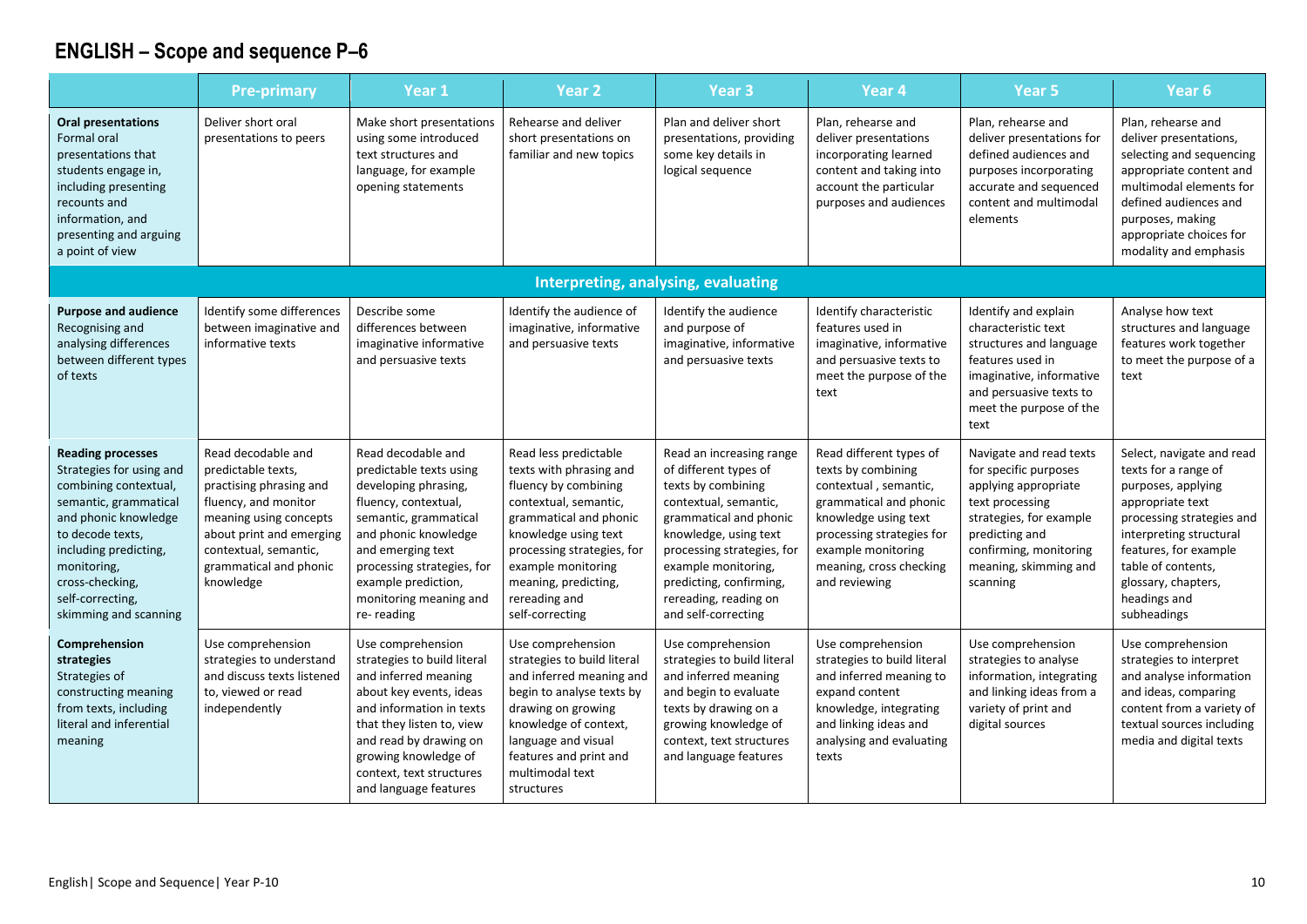|                                                                                                                                                                                 | <b>Pre-primary</b>                                                                                                                    | Year 1                                                                                                                                                                                                                                                                  | Year <sub>2</sub>                                                                                                                                                                                                                                                                           | <b>Year 3</b>                                                                                                                                                                                                                                                        | Year <sub>4</sub>                                                                                                                                                                                                                                                       | Year <sub>5</sub>                                                                                                                                                                                                     | Year <sub>6</sub>                                                                                                                                                                                                                      |  |  |
|---------------------------------------------------------------------------------------------------------------------------------------------------------------------------------|---------------------------------------------------------------------------------------------------------------------------------------|-------------------------------------------------------------------------------------------------------------------------------------------------------------------------------------------------------------------------------------------------------------------------|---------------------------------------------------------------------------------------------------------------------------------------------------------------------------------------------------------------------------------------------------------------------------------------------|----------------------------------------------------------------------------------------------------------------------------------------------------------------------------------------------------------------------------------------------------------------------|-------------------------------------------------------------------------------------------------------------------------------------------------------------------------------------------------------------------------------------------------------------------------|-----------------------------------------------------------------------------------------------------------------------------------------------------------------------------------------------------------------------|----------------------------------------------------------------------------------------------------------------------------------------------------------------------------------------------------------------------------------------|--|--|
| <b>Analysing and</b><br>evaluating texts<br>Analysis and evaluation<br>of how text structures<br>and language features<br>construct meaning and<br>influence<br>readers/viewers | This sequence starts at Year 6                                                                                                        |                                                                                                                                                                                                                                                                         |                                                                                                                                                                                                                                                                                             |                                                                                                                                                                                                                                                                      |                                                                                                                                                                                                                                                                         |                                                                                                                                                                                                                       |                                                                                                                                                                                                                                        |  |  |
|                                                                                                                                                                                 |                                                                                                                                       |                                                                                                                                                                                                                                                                         |                                                                                                                                                                                                                                                                                             | <b>Creating texts</b>                                                                                                                                                                                                                                                |                                                                                                                                                                                                                                                                         |                                                                                                                                                                                                                       |                                                                                                                                                                                                                                        |  |  |
| <b>Creating texts</b><br>Creating different types<br>of spoken, written and<br>multimodal texts, using<br>knowledge of text<br>structures and language<br>features              | Create short texts to<br>explore, record and<br>report ideas and events<br>using familiar words and<br>beginning writing<br>knowledge | Create short imaginative<br>and informative texts that<br>show emerging use of<br>appropriate text<br>structure, sentence- level<br>grammar, word choice,<br>spelling, punctuation and<br>appropriate multimodal<br>elements, for example<br>illustrations and diagrams | Create short imaginative,<br>informative and<br>persuasive texts using<br>growing knowledge of<br>text structures and<br>language features for<br>familiar and some less<br>familiar audiences.<br>selecting print and<br>multimodal elements<br>appropriate to the<br>audience and purpose | Plan, draft and publish<br>imaginative, informative<br>and persuasive texts<br>demonstrating<br>increasing control over<br>text structures and<br>language features and<br>selecting print, and<br>multimodal elements<br>appropriate to the<br>audience and purpose | Plan, draft and publish<br>imaginative, informative<br>and persuasive texts<br>containing key<br>information and<br>supporting details for a<br>widening range of<br>audiences,<br>demonstrating<br>increasing control over<br>text structures and<br>language features | Plan, draft and publish<br>imaginative, informative<br>and persuasive print and<br>multimodal texts,<br>choosing text structures,<br>language features,<br>images and sound<br>appropriate to purpose<br>and audience | Plan, draft and publish<br>imaginative, informative<br>and persuasive texts,<br>choosing and<br>experimenting with text<br>structures, language<br>features, images and<br>digital resources<br>appropriate to purpose<br>and audience |  |  |
| <b>Editing</b><br>Editing texts for<br>meaning, structure and<br>grammatical features                                                                                           | Participate in shared<br>editing of students' own<br>texts for meaning,<br>spelling, capital letters<br>and full stops                | Re-read student's own<br>texts and discuss possible<br>changes to improve<br>meaning, spelling and<br>punctuation                                                                                                                                                       | Re-read and edit text for<br>spelling, sentence-<br>boundary punctuation<br>and text structure                                                                                                                                                                                              | Re-read and edit texts<br>for meaning, appropriate<br>structure, grammatical<br>choices and punctuation                                                                                                                                                              | Re-read and edit for<br>meaning by adding,<br>deleting or moving<br>words or word groups to<br>improve content and<br>structure                                                                                                                                         | Re-read and edit<br>student's own and<br>others' work using<br>agreed criteria for text<br>structures and language<br>features                                                                                        | Re-read and edit<br>students' own and<br>others' work using<br>agreed criteria and<br>explaining editing<br>choices                                                                                                                    |  |  |
| <b>Handwriting</b><br>Developing a fluent,<br>legible handwriting<br>style, beginning with<br>unjoined letters and<br>moving to joined<br>handwriting                           | Produce some lower case<br>and upper case letters<br>using learned letter<br>formations                                               | Write using unjoined<br>lower case and upper<br>case letters                                                                                                                                                                                                            | Write legibly and with<br>growing fluency using<br>unjoined upper case and<br>lower case letters                                                                                                                                                                                            | Write using joined<br>letters that are clearly<br>formed and consistent in<br>size                                                                                                                                                                                   | Write using clearly-<br>formed joined letters,<br>and develop increased<br>fluency and automaticity                                                                                                                                                                     | Develop a handwriting<br>style that is becoming<br>legible, fluent and<br>automatic                                                                                                                                   | Develop a handwriting<br>style that is legible,<br>fluent and automatic and<br>varies according to<br>audience and purpose                                                                                                             |  |  |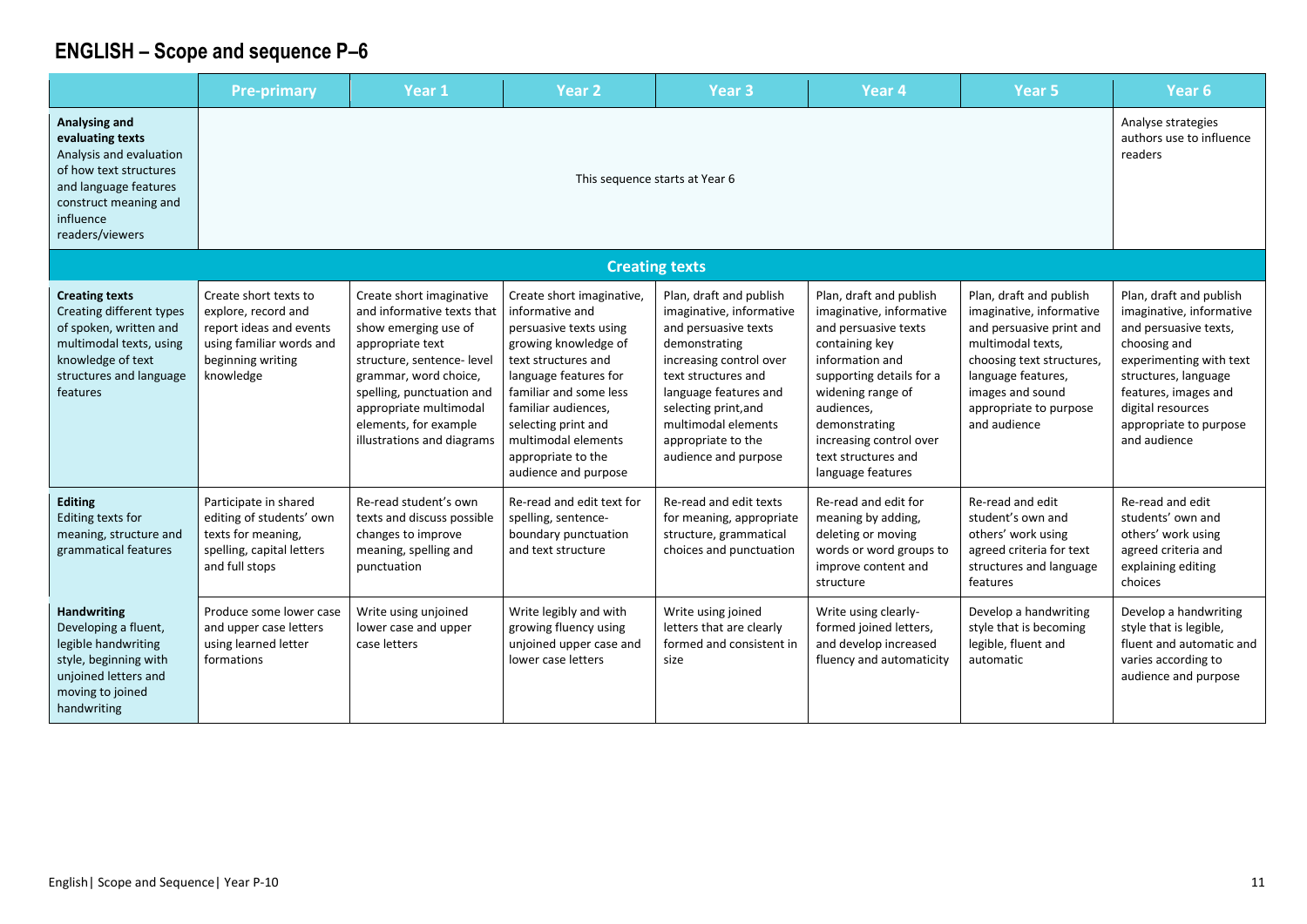|                                                                                                                     | <b>Pre-primary</b>                                             | Year 1                                                                                                           | <b>Year 2</b>                                                                                                             | Year <sub>3</sub>                                                                                                                                                          | Year 4                                                                                                                                                                                   | Year 5                                                                                                                                                                                                   | Year <sub>6</sub>                                                                                                              |
|---------------------------------------------------------------------------------------------------------------------|----------------------------------------------------------------|------------------------------------------------------------------------------------------------------------------|---------------------------------------------------------------------------------------------------------------------------|----------------------------------------------------------------------------------------------------------------------------------------------------------------------------|------------------------------------------------------------------------------------------------------------------------------------------------------------------------------------------|----------------------------------------------------------------------------------------------------------------------------------------------------------------------------------------------------------|--------------------------------------------------------------------------------------------------------------------------------|
| Use of software<br>Using a range of<br>software applications to<br>construct and edit print<br>and multimodal texts | Construct texts using<br>software including word<br>processing | Construct texts that<br>incorporate supporting<br>images using software<br>including word processing<br>programs | Construct texts featuring<br>print, visual and audio<br>elements using software,<br>including word processing<br>programs | Use software including<br>word processing<br>programs with growing<br>speed and efficiency to<br>construct and edit texts<br>featuring visual, print<br>and audio elements | Use a range of software<br>including word<br>processing programs to<br>construct, edit and<br>publish written text, and<br>select, edit and place<br>visual, print and audio<br>elements | Use a range of software<br>including word<br>processing programs<br>with fluency to<br>construct, edit and<br>publish written text, and<br>select, edit and place<br>visual, print and audio<br>elements | Use a range of software,<br>including word<br>processing programs,<br>learning new functions<br>as required to create<br>texts |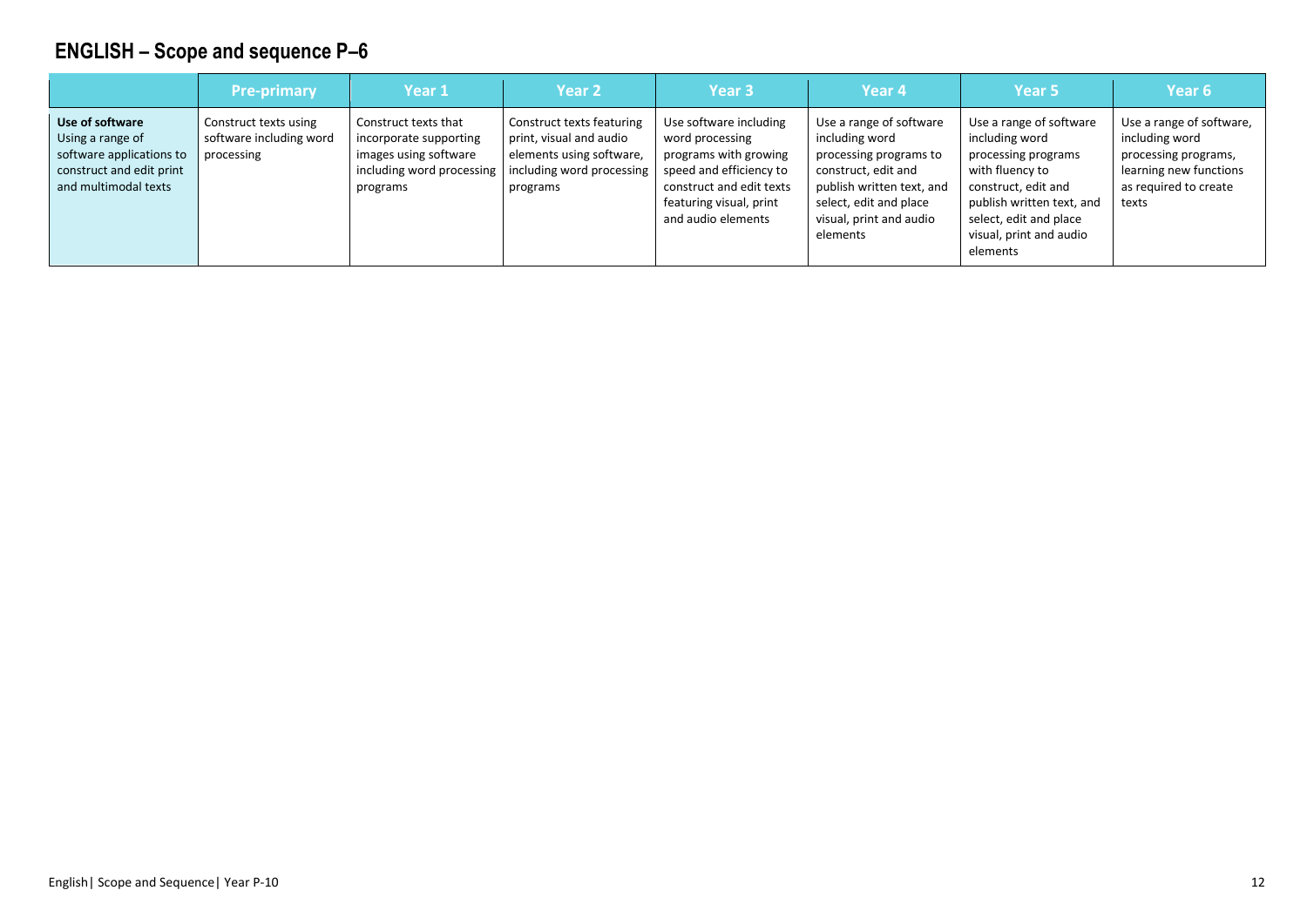|                                                                                                                                                                                             | Year <sub>7</sub>                                                                                                                                                                                                                                    | Year <sub>8</sub>                                                                                                                                                 | Year <sub>9</sub>                                                                                                                                           | Year 10                                                                                                                                             |  |
|---------------------------------------------------------------------------------------------------------------------------------------------------------------------------------------------|------------------------------------------------------------------------------------------------------------------------------------------------------------------------------------------------------------------------------------------------------|-------------------------------------------------------------------------------------------------------------------------------------------------------------------|-------------------------------------------------------------------------------------------------------------------------------------------------------------|-----------------------------------------------------------------------------------------------------------------------------------------------------|--|
| <b>LANGUAGE</b>                                                                                                                                                                             |                                                                                                                                                                                                                                                      |                                                                                                                                                                   |                                                                                                                                                             |                                                                                                                                                     |  |
|                                                                                                                                                                                             |                                                                                                                                                                                                                                                      | <b>Language variation and change</b>                                                                                                                              |                                                                                                                                                             |                                                                                                                                                     |  |
| Language variation and<br>change<br>How English varies<br>according to context and<br>purpose, including<br>cultural and historical<br>contexts                                             | Understand the way language evolves to<br>reflect a changing world, particularly in<br>response to the use of new technology for<br>presenting texts and communicating                                                                               | Understand the influence and impact that the<br>English language has had on other languages or<br>dialects and how English has been influenced<br>in return       | Understand that Standard Australian English is<br>a living language within which the creation<br>and loss of words and the evolution of usage<br>is ongoing | Understand that Standard Australian English<br>in its spoken and written forms has a history<br>of evolution and change and continues to<br>evolve  |  |
|                                                                                                                                                                                             |                                                                                                                                                                                                                                                      | <b>Language for interaction</b>                                                                                                                                   |                                                                                                                                                             |                                                                                                                                                     |  |
| Language for<br>interaction<br>How language used for<br>different formal and<br>informal social<br>interactions is<br>influenced by the<br>purpose and audience                             | Understand how accents, styles of speech and<br>idioms express and create personal and social<br>identities                                                                                                                                          | Understand how conventions of speech<br>adopted by communities influence the<br>identities of people in those communities                                         | Understand that roles and relationships are<br>developed and challenged through language<br>and interpersonal skills                                        | Understand how language use can have<br>inclusive and exclusive social effects, and can<br>empower or disempower people                             |  |
| <b>Evaluating language</b><br>How language is used to<br>express opinions, and<br>make evaluative<br>judgments about<br>people, places, things<br>and texts                                 | Understand how language is used to evaluate<br>texts and how evaluations about a text can be<br>substantiated by reference to the text and<br>other sources                                                                                          | Understand how rhetorical devices are used to<br>persuade and how different layers of meaning<br>are developed through the use of metaphor,<br>irony and parody   | Investigate how evaluation can be expressed<br>directly and indirectly using devices, for<br>example allusion, evocative vocabulary and<br>metaphor         | Understand that people's evaluations of texts<br>are influenced by their value systems, the<br>context and the purpose and mode of<br>communication |  |
|                                                                                                                                                                                             |                                                                                                                                                                                                                                                      | <b>Text structure and organisation</b>                                                                                                                            |                                                                                                                                                             |                                                                                                                                                     |  |
| Purpose audience and<br>structures of different<br>types of texts<br>How texts serve different<br>purposes and how<br>structures of types of<br>texts vary according to<br>the text purpose | Understand and explain how the text<br>structures and language features of texts<br>become more complex in informative and<br>persuasive texts and identify underlying<br>structures such as taxonomies, cause and<br>effect, and extended metaphors | Analyse how the text structures and language<br>features of persuasive texts, including media<br>texts, vary according to the medium and mode<br>of communication | Understand that authors innovate with text<br>structures and language for specific purposes<br>and effects                                                  | Compare the purposes, text structures and<br>language features of traditional and<br>contemporary texts in different media                          |  |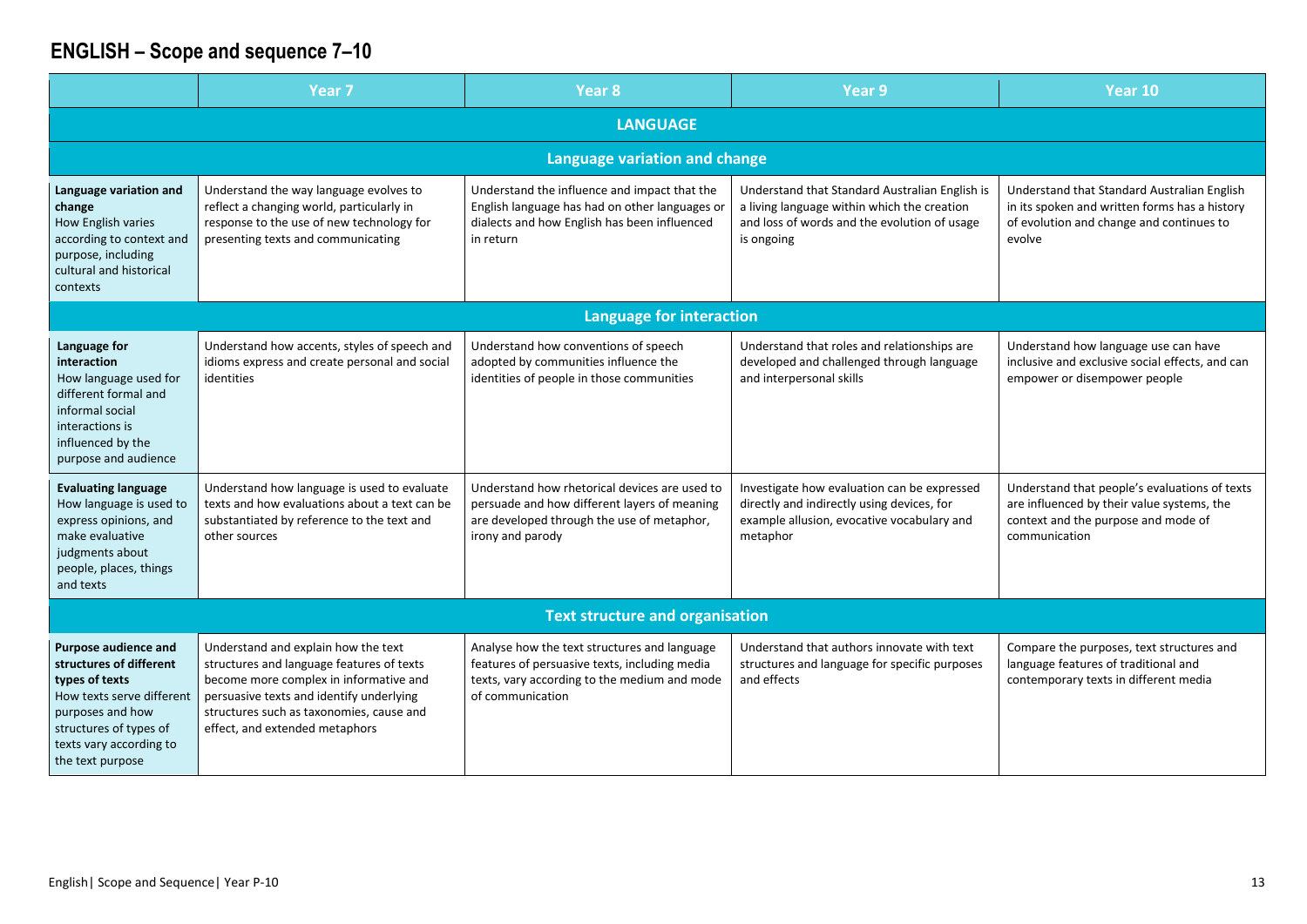|                                                                                                                                                                                                                                                                    | Year <sub>7</sub>                                                                                                                                                                                                                                                           | Year <sub>8</sub>                                                                                                                                                                                                                                                                                                                         | Year 9                                                                                                                                                                                 | Year 10                                                                                                                          |
|--------------------------------------------------------------------------------------------------------------------------------------------------------------------------------------------------------------------------------------------------------------------|-----------------------------------------------------------------------------------------------------------------------------------------------------------------------------------------------------------------------------------------------------------------------------|-------------------------------------------------------------------------------------------------------------------------------------------------------------------------------------------------------------------------------------------------------------------------------------------------------------------------------------------|----------------------------------------------------------------------------------------------------------------------------------------------------------------------------------------|----------------------------------------------------------------------------------------------------------------------------------|
| <b>Text cohesion</b><br>How texts work as<br>cohesive wholes<br>through language<br>features that link parts<br>of the text together<br>such as paragraphs,<br>connectives, nouns and<br>assiciated pronouns                                                       | Understand that the coherence of more<br>complex texts relies on devices that signal text<br>structure and guide readers, for example<br>overviews, initial and concluding paragraphs<br>and topic sentences, indexes or site maps or<br>breadcrumb trails for online texts | Understand how cohesion in texts is improved<br>by strengthening the internal structure of<br>paragraphs through the use of examples,<br>quotations and substantiation of claims<br>Understand how coherence is created in<br>complex texts through devices like lexical<br>cohesion, ellipsis, grammatical theme and text<br>connectives | Compare and contrast the use of cohesive<br>devices in texts, focusing on how they serve to<br>signpost ideas, to make connections and to<br>build semantic associations between ideas | Understand how paragraphs and images can<br>be arranged for different purposes, audiences,<br>perspectives and stylistic effects |
| <b>Punctuation</b><br>How punctuation works<br>to perform different<br>functions in a text                                                                                                                                                                         | Understand the use of punctuation to support<br>meaning in complex sentences with<br>prepositional phrases and embedded clauses                                                                                                                                             | Understand the use of punctuation<br>conventions, including colons, semicolons,<br>dashes and brackets in formal and informal<br>texts                                                                                                                                                                                                    | Understand how punctuation is used along<br>with layout and font variations in constructing<br>texts for different audiences and purposes                                              | Understand conventions for citing others, and<br>how to reference these in different ways                                        |
| <b>Concepts of print and</b><br>screen<br>Different punctuation<br>works to perform<br>different functions in a<br>text                                                                                                                                            |                                                                                                                                                                                                                                                                             | This sequence ends at Year 5                                                                                                                                                                                                                                                                                                              |                                                                                                                                                                                        |                                                                                                                                  |
|                                                                                                                                                                                                                                                                    |                                                                                                                                                                                                                                                                             | <b>Expressing and developing ideas</b>                                                                                                                                                                                                                                                                                                    |                                                                                                                                                                                        |                                                                                                                                  |
| Sentences and clause-<br>level grammar<br>What a clause is and how<br>simple, compound and<br>complex sentences are<br>constructed through one<br>clause (simple) or by<br>combining clauses using<br>different types of<br>conjunctions (compound<br>and complex) | Recognise and understand that subordinate<br>clauses embedded within noun groups/phrases<br>are a common feature of written sentence<br>structures and increase the density of<br>information                                                                               | Analyse and examine how effective authors<br>control and use a variety of clause structures,<br>including clauses embedded within the<br>structure of a noun group/phrase or clause                                                                                                                                                       | Explain how authors creatively use the<br>structures of sentences and clauses for<br>particular effects                                                                                | Analyse and evaluate the effectiveness of a<br>wide range of sentence and clause structures<br>as authors design and craft texts |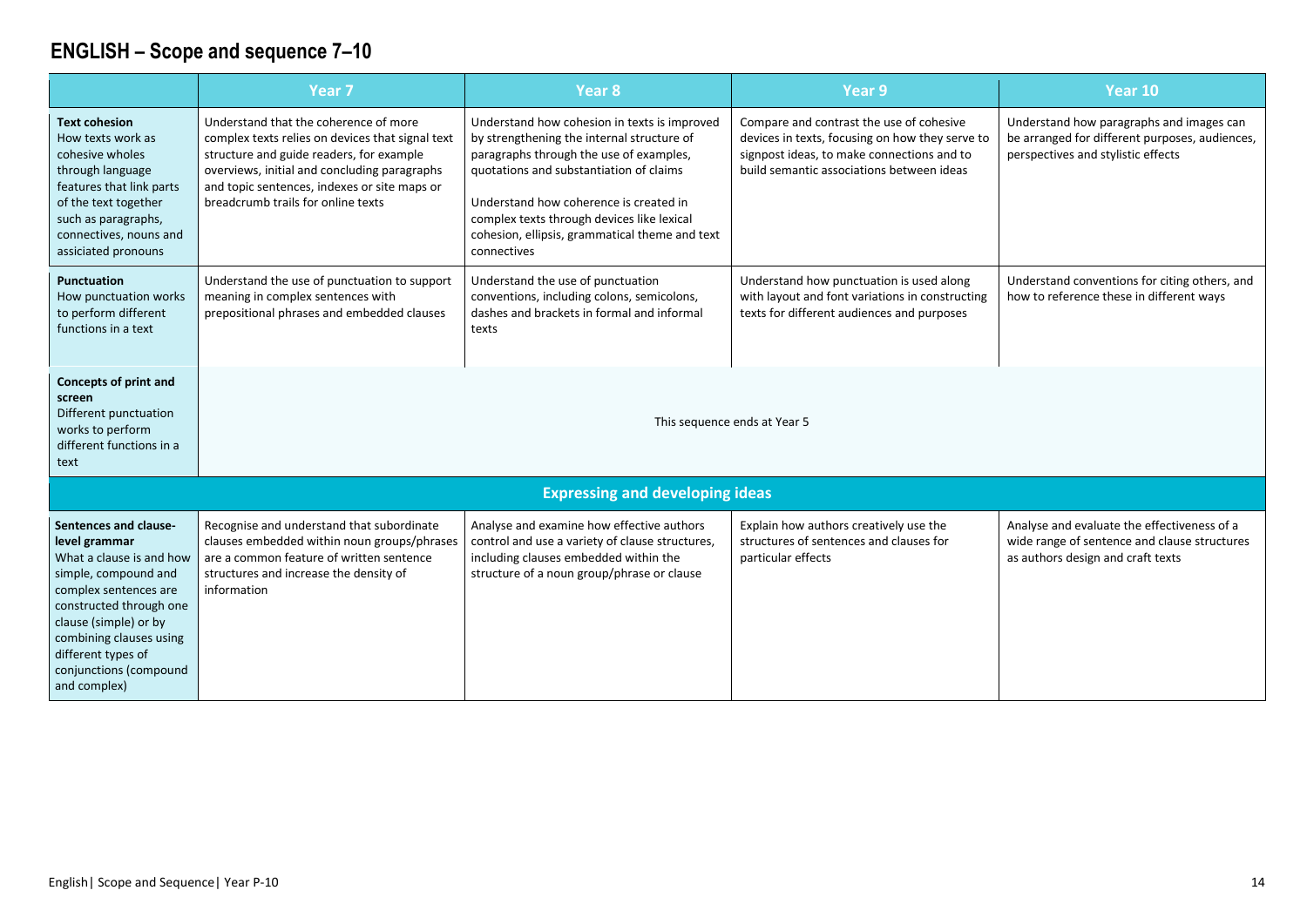|                                                                                                                                                                                                                                                    | Year <sub>7</sub>                                                                                                                                                                                                | Year 8                                                                                                                    | <b>Year 9</b>                                                                                                                                                                                                   | Year 10                                                                                                                                                                         |
|----------------------------------------------------------------------------------------------------------------------------------------------------------------------------------------------------------------------------------------------------|------------------------------------------------------------------------------------------------------------------------------------------------------------------------------------------------------------------|---------------------------------------------------------------------------------------------------------------------------|-----------------------------------------------------------------------------------------------------------------------------------------------------------------------------------------------------------------|---------------------------------------------------------------------------------------------------------------------------------------------------------------------------------|
| Word-level grammar<br>Different classes of<br>words used in English<br>(nouns, verbs, etc.) and<br>functions they perform<br>in sentences and when<br>they are combined in<br>particular recognisable<br>groups such as phrases<br>and noun groups | Understand how modality is achieved through<br>discriminating choices in modal verbs, adverbs,<br>adjectives and nouns                                                                                           | Understand the effect of nominalisation in the<br>writing of informative and persuasive texts                             | Understand how certain abstract nouns can<br>be used to summarise preceding or<br>subsequent stretches of text                                                                                                  | Analyse how higher order concepts are<br>developed in complex texts through language<br>features including nominalisation, clause<br>combinations, technicality and abstraction |
| <b>Visual language</b><br>How images work in<br>texts to communicate<br>meanings, especially in<br>conjunction with other<br>elements such as print<br>and sound                                                                                   | Analyse how point of view is generated in<br>visual texts by means of choices, for example<br>gaze, angle and social distance                                                                                    | Investigate how visual and multimodal texts<br>allude to or draw on other texts or images to<br>enhance and layer meaning | Analyse and explain the use of symbols, icons<br>and myth in still and moving images and how<br>these augment meaning                                                                                           | Evaluate the impact on audiences of different<br>choices in the representation of still and<br>moving images                                                                    |
| <b>Vocabulary</b><br>Meanings of words<br>including everyday and<br>specialist meanings and<br>how words take their<br>meanings from the<br>context of the text                                                                                    | Investigate vocabulary typical of extended and<br>more academic texts and the role of abstract<br>nouns, classification, description and<br>generalisation in building specialised<br>knowledge through language | Recognise that vocabulary choices contribute<br>to the specificity, abstraction and style of texts                        | Identify how vocabulary choices contribute to<br>specificity, abstraction and stylistic<br>effectiveness                                                                                                        | Refine vocabulary choices to discriminate<br>between shades of meaning, with deliberate<br>attention to the effect on audiences                                                 |
|                                                                                                                                                                                                                                                    |                                                                                                                                                                                                                  | <b>Sound and letter knowledge</b>                                                                                         |                                                                                                                                                                                                                 |                                                                                                                                                                                 |
| <b>Phonological and</b><br>phonemic awareness<br>of an ability to identify<br>discrete sounds in<br>speech (phonemes) and<br>to reproduce and<br>manipulate them orally                                                                            |                                                                                                                                                                                                                  |                                                                                                                           | From Year 3 onwards, knowledge about phonological and phonemic awareness will continue to be applied when<br>making connections between sounds (phonemes) spoken words and letters (graphemes) in written words |                                                                                                                                                                                 |
| Alphabet and phonic<br>knowledge<br>The relationship<br>between sounds and<br>letters (graphemes) and<br>how these are<br>combined when reading<br>and writing                                                                                     |                                                                                                                                                                                                                  |                                                                                                                           | From Year 7 onwards, knowledge about alphabet and phonic knowledge will continue to be applied when reading,<br>writing and spelling                                                                            |                                                                                                                                                                                 |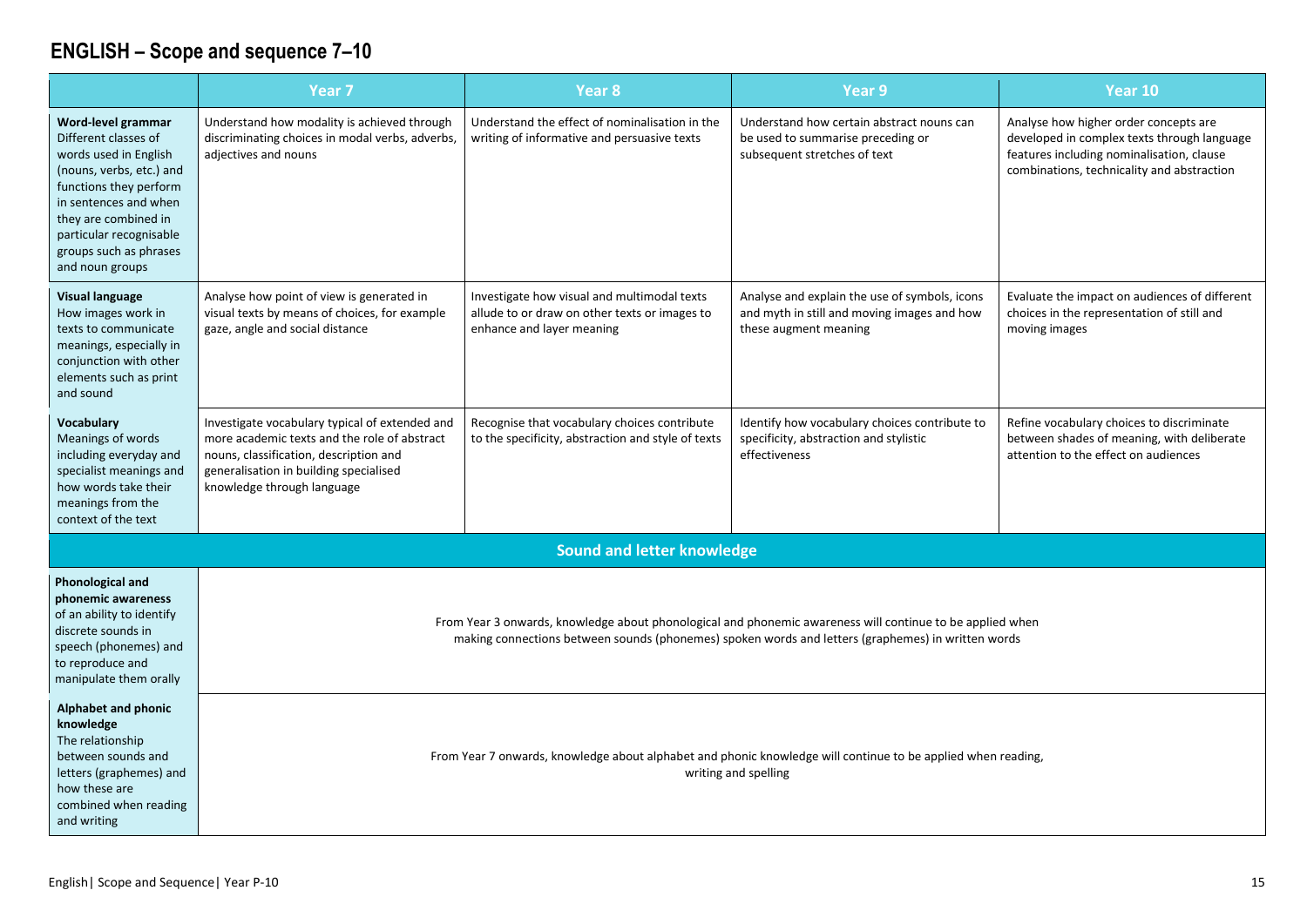|                                                                                                                                                                                                                   | Year <sub>7</sub>                                                                                                                                                                                                    | Year 8                                                                                                                                     | Year 9                                                                                                                                                                     | Year 10                                                                                                                                                                    |
|-------------------------------------------------------------------------------------------------------------------------------------------------------------------------------------------------------------------|----------------------------------------------------------------------------------------------------------------------------------------------------------------------------------------------------------------------|--------------------------------------------------------------------------------------------------------------------------------------------|----------------------------------------------------------------------------------------------------------------------------------------------------------------------------|----------------------------------------------------------------------------------------------------------------------------------------------------------------------------|
| <b>Spelling</b><br>Knowledge about how<br>the sounds (phonemes)<br>of words are<br>represented by letters<br>or letter patterns,<br>knowledge of meaning<br>units within words<br>(morphemes) and word<br>origins | Understand how to use spelling rules and word<br>origins, for example Greek and Latin roots,<br>base words, suffixes, prefixes, spelling patterns<br>and generalisations to learn new words and<br>how to spell them | Understand how to apply learned knowledge<br>consistently in order to spell accurately and to<br>learn new words including nominalisations | Understand how spelling is used creatively in<br>texts for particular effects, for example<br>characterisation and humour and to represent<br>accents and styles of speech | Understand how to use knowledge of the<br>spelling system to spell unusual and technical<br>words accurately, for example those based on<br>uncommon Greek and Latin roots |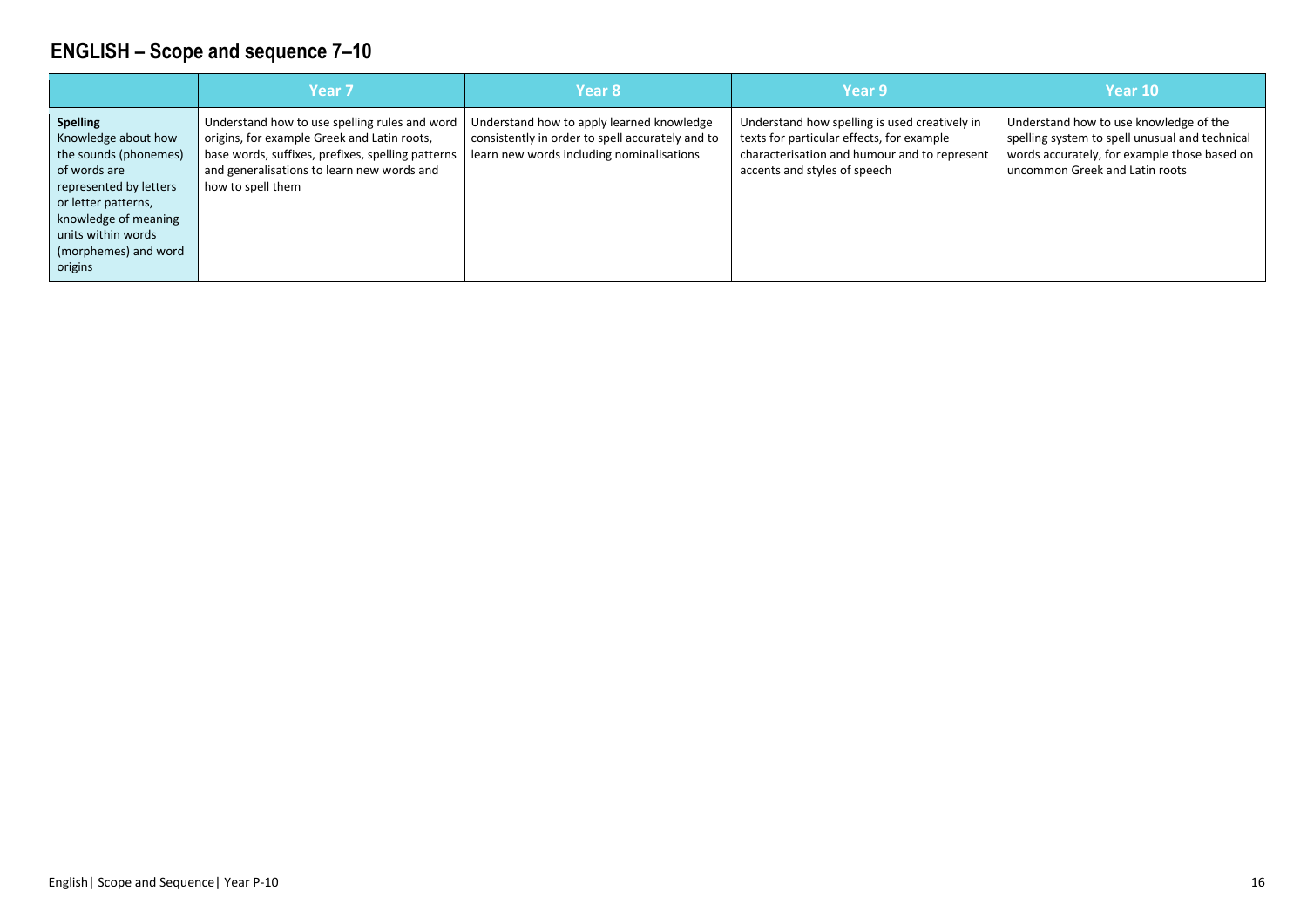|                                                                                                                                                                                                                              | Year 7                                                                                                                                                                                                                                                                           | Year <sub>8</sub>                                                                                                                                                                                                                                                                                                                                                     | Year <sub>9</sub>                                                                                                                                                                                                                                                                                        | Year 10                                                                                                                                                                                                                                                     |
|------------------------------------------------------------------------------------------------------------------------------------------------------------------------------------------------------------------------------|----------------------------------------------------------------------------------------------------------------------------------------------------------------------------------------------------------------------------------------------------------------------------------|-----------------------------------------------------------------------------------------------------------------------------------------------------------------------------------------------------------------------------------------------------------------------------------------------------------------------------------------------------------------------|----------------------------------------------------------------------------------------------------------------------------------------------------------------------------------------------------------------------------------------------------------------------------------------------------------|-------------------------------------------------------------------------------------------------------------------------------------------------------------------------------------------------------------------------------------------------------------|
|                                                                                                                                                                                                                              |                                                                                                                                                                                                                                                                                  | <b>LITERATURE</b>                                                                                                                                                                                                                                                                                                                                                     |                                                                                                                                                                                                                                                                                                          |                                                                                                                                                                                                                                                             |
|                                                                                                                                                                                                                              |                                                                                                                                                                                                                                                                                  | <b>Literature and context</b>                                                                                                                                                                                                                                                                                                                                         |                                                                                                                                                                                                                                                                                                          |                                                                                                                                                                                                                                                             |
| How texts reflect the<br>context of culture and<br>situation in which they<br>are created                                                                                                                                    | Identify and explore ideas and viewpoints<br>about events, issues and characters<br>represented in texts drawn from different<br>historical, social and cultural contexts                                                                                                        | Explore the ways that ideas and viewpoints in<br>literary texts drawn from different historical,<br>social and cultural contexts may reflect or<br>challenge the values of individuals and groups<br>Explore the interconnectedness of<br>Country/Place, People, Identity and Culture in<br>texts including those by Aboriginal and Torres<br>Strait Islander authors | Interpret and compare how representations<br>of people and culture in literary texts are<br>drawn from different historical, social and<br>cultural contexts                                                                                                                                             | Compare and evaluate a range of<br>representations of individuals and groups in<br>different historical, social and cultural<br>contexts                                                                                                                    |
|                                                                                                                                                                                                                              |                                                                                                                                                                                                                                                                                  | <b>Responding to literature</b>                                                                                                                                                                                                                                                                                                                                       |                                                                                                                                                                                                                                                                                                          |                                                                                                                                                                                                                                                             |
| Personal responses to<br>ideas, characters and<br>viewpoints in texts<br>An individual response<br>to ideas, characters and<br>viewpoints in literary<br>texts, including texts<br>relating to students'<br>own experiences  | Reflect on ideas and opinions about characters,<br>settings and events in literary texts, identifying<br>areas of agreement and difference with others<br>and justifying a point of view                                                                                         | Share, reflect on, clarify and evaluate opinions<br>and arguments about aspects of literary texts                                                                                                                                                                                                                                                                     | Present an argument about a literary text<br>based on initial impressions and subsequent<br>analysis of the whole text                                                                                                                                                                                   | Reflect on, extend, endorse or refute others'<br>interpretations of and responses to literature                                                                                                                                                             |
| <b>Expressing preferences</b><br>and evaluating texts<br>Expressing a personal<br>preference for different<br>texts and types of texts,<br>and identifying the<br>features of texts that<br>influence personal<br>preference | Compare the ways that language and images<br>are used to create character, and to influence<br>emotions and opinions in different types of<br>texts<br>Discuss aspects of texts, for example their<br>aesthetic and social value, using relevant and<br>appropriate metalanguage | Understand and explain how combinations of<br>words and images in texts are used to<br>represent particular groups in society, and how<br>texts position readers in relation to those<br>groups<br>Recognise and explain differing viewpoints<br>about the world, cultures, individual people<br>and concerns represented in texts                                    | Reflect on, discuss and explore notions of<br>literary value and how and why such notions<br>vary according to context<br>Explore and reflect on personal understanding<br>of the world and significant human experience<br>gained from interpreting various<br>representations of life matters in texts | Analyse and explain how text structures,<br>language features and visual features of texts<br>and the context in which texts are<br>experienced may influence audience response<br>Evaluate the social, moral and ethical<br>positions represented in texts |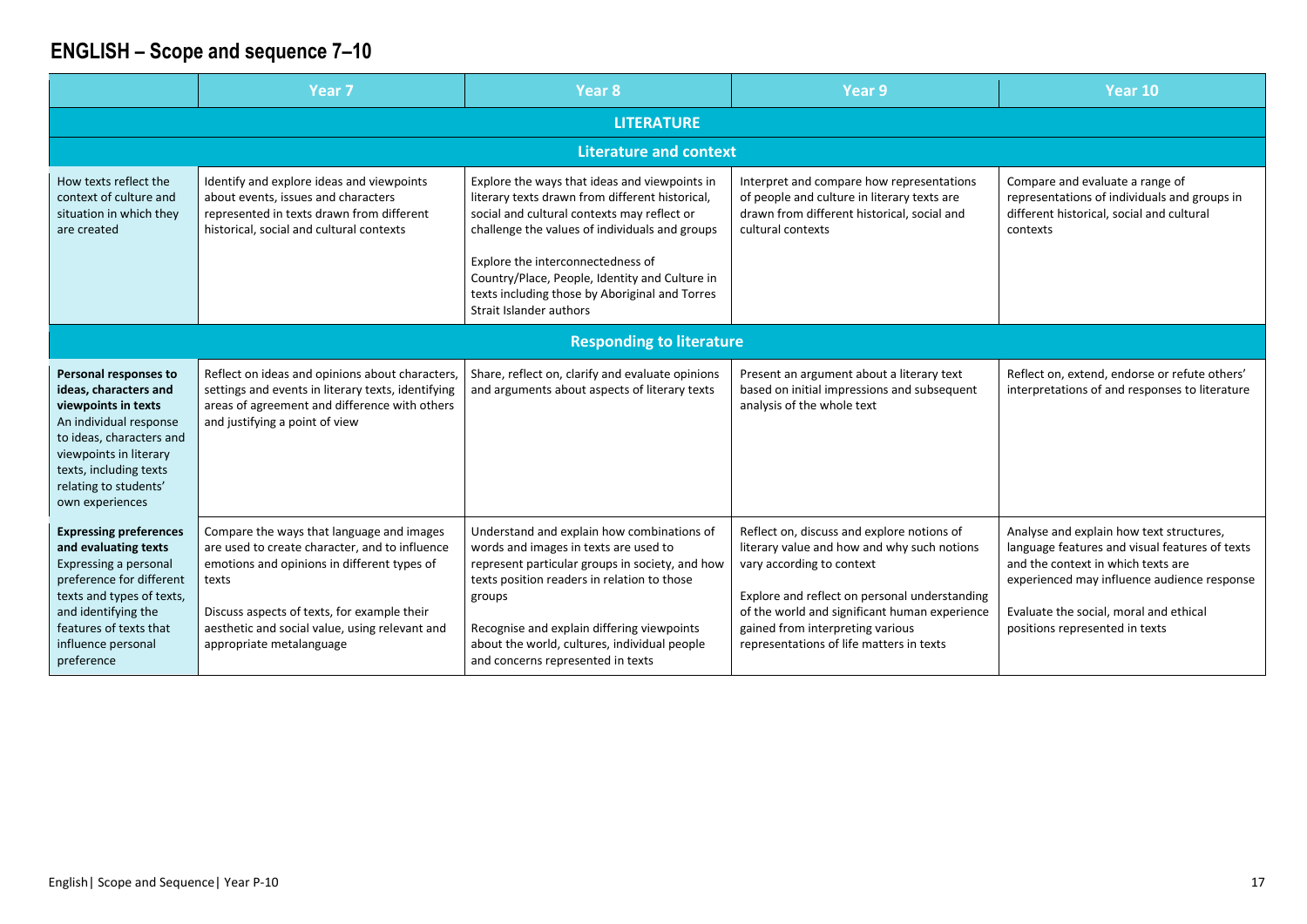|                                                                                                                                                                                                                               | Year <sub>7</sub>                                                                                                                                                                                                                   | Year <sub>8</sub>                                                                                                                                                                                                                                                                                                                       | Year <sub>9</sub>                                                                                                                                                                                                                                                                                                                                   | Year 10                                                                                                                                                                                                                                                                                                                                          |  |
|-------------------------------------------------------------------------------------------------------------------------------------------------------------------------------------------------------------------------------|-------------------------------------------------------------------------------------------------------------------------------------------------------------------------------------------------------------------------------------|-----------------------------------------------------------------------------------------------------------------------------------------------------------------------------------------------------------------------------------------------------------------------------------------------------------------------------------------|-----------------------------------------------------------------------------------------------------------------------------------------------------------------------------------------------------------------------------------------------------------------------------------------------------------------------------------------------------|--------------------------------------------------------------------------------------------------------------------------------------------------------------------------------------------------------------------------------------------------------------------------------------------------------------------------------------------------|--|
|                                                                                                                                                                                                                               | <b>Examining literature</b>                                                                                                                                                                                                         |                                                                                                                                                                                                                                                                                                                                         |                                                                                                                                                                                                                                                                                                                                                     |                                                                                                                                                                                                                                                                                                                                                  |  |
| <b>Features of literary</b><br>texts<br>Key features of literary<br>texts and how they<br>work to construct a<br>literary work, such as<br>plot, setting,<br>characterisation, mood<br>and theme                              | Recognise and analyse the ways that<br>characterisation, events and settings are<br>combined in narratives, and discuss the<br>purposes and appeal of different approaches                                                          | Recognise, explain and analyse the ways<br>literary texts draw on readers' knowledge of<br>other texts and enable new understanding and<br>appreciation of aesthetic qualities                                                                                                                                                          | Analyse texts from familiar and unfamiliar<br>contexts, and discuss and evaluate their<br>content and the appeal of an individual<br>author's literary style                                                                                                                                                                                        | Identify, explain and discuss how narrative<br>viewpoint, structure, characterisation and<br>devices including analogy and satire shape<br>different interpretations and responses to a<br>text                                                                                                                                                  |  |
| Language devices in<br>literary texts, including<br>figurative language<br>Language devices that<br>authors use and how<br>these create certain<br>meanings and effects in<br>literary texts, especially<br>devices in poetry | Understand, interpret and discuss how<br>language is compressed to produce a dramatic<br>effect in film or drama, and to create layers of<br>meaning in poetry, for example haiku, tankas,<br>couplets, free verse and verse novels | Identify and evaluate devices that create tone,<br>for example humour, wordplay, innuendo and<br>parody in poetry, humorous prose, drama or<br>visual texts<br>Interpret and analyse language choices,<br>including sentence patterns, dialogue, imagery<br>and other language features, in short stories,<br>literary essays and plays | Investigate and experiment with the use and<br>effect of extended metaphor, metonymy,<br>allegory, icons, myths and symbolism in texts,<br>for example poetry, short films, graphic<br>novels, and plays on similar themes<br>Analyse text structures and language features<br>of literary texts, and make relevant<br>comparisons with other texts | Compare and evaluate how 'voice' as a<br>literary device can be used in a range of<br>different types of texts such as poetry to<br>evoke particular emotional responses<br>Analyse and evaluate text structures and<br>language features of literary texts and make<br>relevant thematic and intertextual<br>connections with other texts       |  |
|                                                                                                                                                                                                                               |                                                                                                                                                                                                                                     | <b>Creating literature</b>                                                                                                                                                                                                                                                                                                              |                                                                                                                                                                                                                                                                                                                                                     |                                                                                                                                                                                                                                                                                                                                                  |  |
| <b>Creating literary texts</b><br>Creating their own<br>literary texts based on<br>the ideas, features and<br>structures of texts<br>experienced                                                                              | Create literary texts that adapt stylistic<br>features encountered in other texts, for<br>example, narrative viewpoint, structure of<br>stanzas, contrast and juxtaposition                                                         | Create literary texts that draw upon text<br>structures and language features of other texts<br>for particular purposes and effects                                                                                                                                                                                                     | Create literary texts, including hybrid texts,<br>that innovate on aspects of other texts, for<br>example by using parody, allusion and<br>appropriation                                                                                                                                                                                            | Create literary texts that reflect an emerging<br>sense of personal style and evaluate the<br>effectiveness of these texts                                                                                                                                                                                                                       |  |
| <b>Experimentation and</b><br>adaptation<br>Creating a variety of<br>texts, including<br>multimodal texts,<br>adapting ideas and<br>devices from literary<br>texts                                                            | Experiment with text structures and language<br>features and their effects in creating literary<br>texts, for example, using rhythm, sound<br>effects, monologue, layout, navigation and<br>colour                                  | Experiment with particular language features<br>drawn from different types of texts, including<br>combinations of language and visual choices to<br>create new texts                                                                                                                                                                    | Experiment with the ways that language<br>features, image and sound can be adapted in<br>literary texts, for example the effects of<br>stereotypical characters and settings, the<br>playfulness of humour and pun and the use of<br>hyperlink                                                                                                      | Create literary texts with a sustained 'voice',<br>selecting and adapting appropriate text<br>structures, literary devices, language, auditory<br>and visual structures and features for a<br>specific purpose and intended audience<br>Create imaginative texts that make relevant<br>thematic and intertextual connections with<br>other texts |  |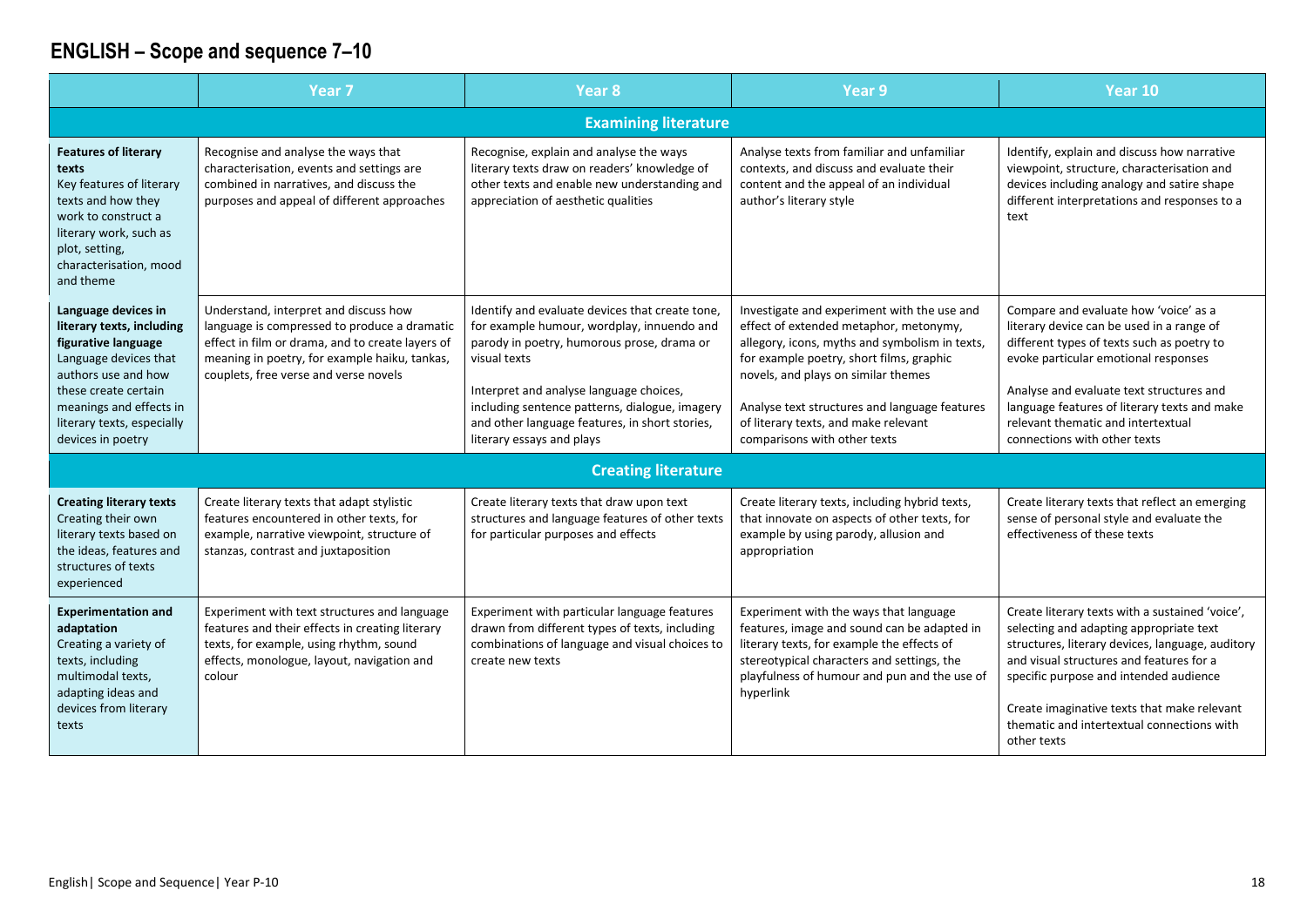|                                                                                                                                                                                               | Year <sub>7</sub>                                                                                                                                                                                               | Year 8                                                                                                                                                                                                                                        | Year 9                                                                                                                                                                                                                              | Year 10                                                                                                                                                                                                                      |  |
|-----------------------------------------------------------------------------------------------------------------------------------------------------------------------------------------------|-----------------------------------------------------------------------------------------------------------------------------------------------------------------------------------------------------------------|-----------------------------------------------------------------------------------------------------------------------------------------------------------------------------------------------------------------------------------------------|-------------------------------------------------------------------------------------------------------------------------------------------------------------------------------------------------------------------------------------|------------------------------------------------------------------------------------------------------------------------------------------------------------------------------------------------------------------------------|--|
|                                                                                                                                                                                               | <b>LITERACY</b>                                                                                                                                                                                                 |                                                                                                                                                                                                                                               |                                                                                                                                                                                                                                     |                                                                                                                                                                                                                              |  |
| <b>Texts in context</b>                                                                                                                                                                       |                                                                                                                                                                                                                 |                                                                                                                                                                                                                                               |                                                                                                                                                                                                                                     |                                                                                                                                                                                                                              |  |
| <b>Texts and contexts in</b><br>which they are used<br>How texts relate to their<br>contexts and reflect the<br>society and culture in<br>which they were<br>created                          | Analyse and explain the effect of technological<br>innovations on texts, particularly media texts                                                                                                               | Analyse and explain how language has evolved<br>over time and how technology and the media<br>have influenced language use and forms of<br>communication                                                                                      | Analyse how the construction and<br>interpretation of texts, including media texts,<br>can be influenced by cultural perspectives and<br>other texts                                                                                | Analyse and evaluate how people, cultures,<br>places, events, objects and concepts are<br>represented in texts, including media texts,<br>through language, structural and/or visual<br>choices                              |  |
|                                                                                                                                                                                               |                                                                                                                                                                                                                 | <b>Interacting with others</b>                                                                                                                                                                                                                |                                                                                                                                                                                                                                     |                                                                                                                                                                                                                              |  |
| <b>Listening and speaking</b><br>interactions<br>Purposes and contexts<br>through which students<br>engage in listening and<br>speaking interactions                                          | Identify and discuss main ideas, concepts and<br>points of view in spoken texts to evaluate<br>qualities, for example the strength of an<br>argument or the lyrical power of a poetic<br>rendition              | Interpret the stated and implied meanings in<br>spoken texts, and use evidence to support or<br>challenge different perspectives                                                                                                              | Listen to spoken texts constructed for<br>different purposes, for example to entertain<br>and to persuade, and analyse how language<br>features of these texts position listeners to<br>respond in particular ways                  | Identify and explore the purposes and effects<br>of different text structures and language<br>features of spoken texts, and use this<br>knowledge to create purposeful texts that<br>inform, persuade and engage             |  |
| <b>Listening and speaking</b><br>interactions<br>Skills students use when<br>engaging in listening<br>and speaking<br>interactions                                                            | Use interaction skills when discussing and<br>presenting ideas and information, selecting<br>body language, voice qualities and other<br>elements, (for example music and sound) to<br>add interest and meaning | Use interaction skills for identified purposes,<br>using voice and language conventions to suit<br>different situations, selecting vocabulary,<br>modulating voice and using elements such as<br>music, images and sound for specific effects | Use interaction skills to present and discuss an<br>idea and to influence and engage an audience<br>by selecting persuasive language, varying<br>voice tone, pitch, and pace, and using<br>elements such as music and sound effects | Use organisation patterns, voice and language<br>conventions to present a point of view on a<br>subject, speaking clearly, coherently and with<br>effect, using logic, imagery and rhetorical<br>devices to engage audiences |  |
| <b>Oral presentations</b><br>Formal oral<br>presentations that<br>students engage in<br>including presenting<br>recounts and<br>information, and<br>presenting and arguing<br>a point of view | Plan, rehearse and deliver presentations,<br>selecting and sequencing appropriate content<br>and multimodal elements to promote a point<br>of view or enable a new way of seeing                                | Plan, rehearse and deliver presentations,<br>selecting and sequencing appropriate content,<br>including multimodal elements, to reflect a<br>diversity of viewpoints                                                                          | Plan, rehearse and deliver presentations,<br>selecting and sequencing appropriate content<br>and multimodal elements for aesthetic and<br>playful purposes                                                                          | Plan, rehearse and deliver presentations,<br>selecting and sequencing appropriate content<br>and multimodal elements to influence a<br>course of action                                                                      |  |
|                                                                                                                                                                                               |                                                                                                                                                                                                                 | Interpreting, analysing, evaluating                                                                                                                                                                                                           |                                                                                                                                                                                                                                     |                                                                                                                                                                                                                              |  |
| <b>Purpose and audience</b><br>Recognising and<br>analysing differences<br>between different types<br>of texts                                                                                | Analyse and explain the ways text structures<br>and language features shape meaning and vary<br>according to audience and purpose                                                                               | Analyse and evaluate the ways that text<br>structures and language features vary<br>according to the purpose of the text and the<br>ways that referenced sources add authority to<br>a text                                                   | Interpret, analyse and evaluate how different<br>perspectives of issue, event, situation,<br>individuals or groups are constructed to serve<br>specific purposes in texts                                                           | Identify and analyse implicit or explicit values,<br>beliefs and assumptions in texts and how<br>these are influenced by purposes and likely<br>audiences                                                                    |  |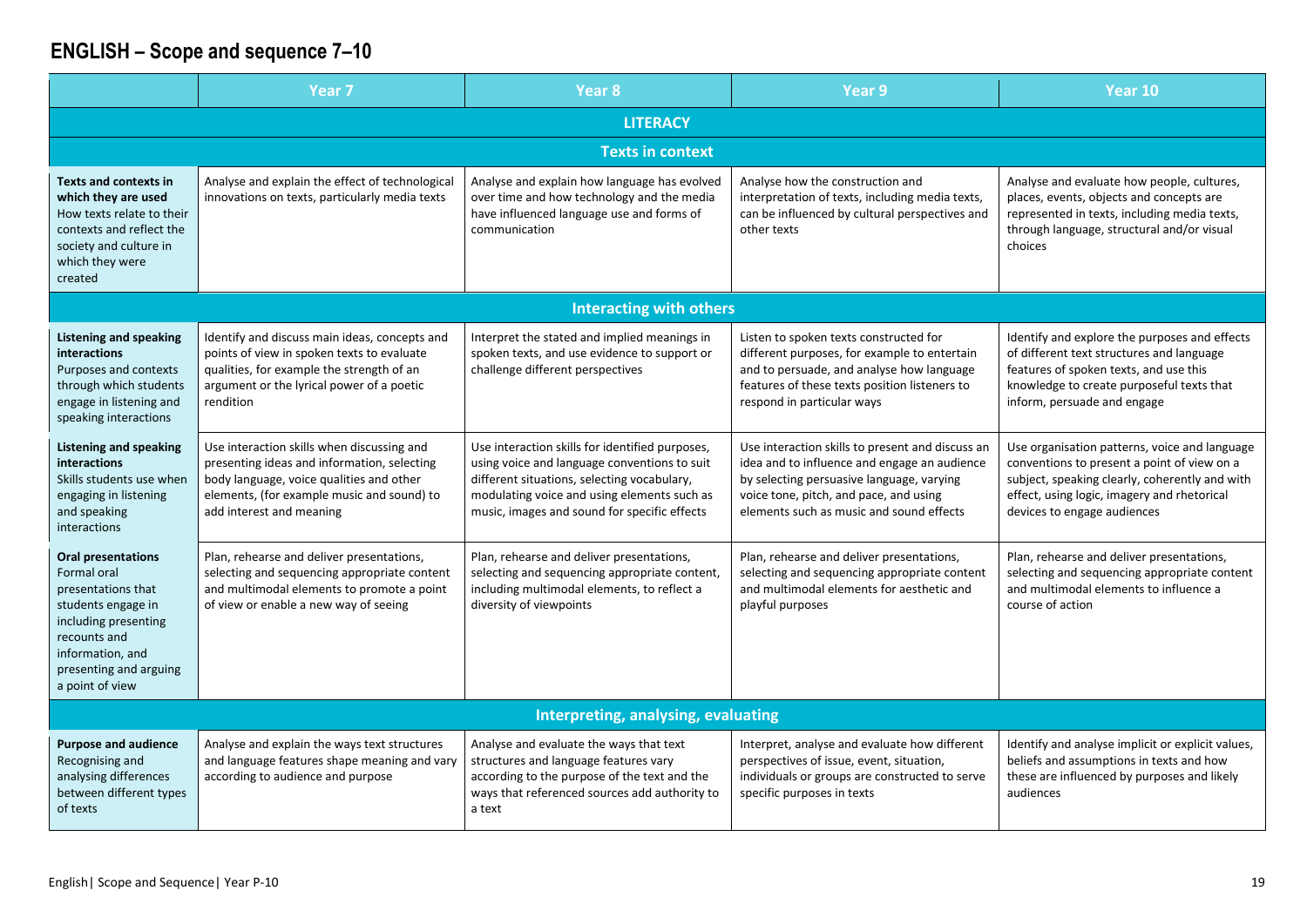|                                                                                                                                                                                                                                                           | Year <sub>7</sub>                                                                                                                                                                                          | Year 8                                                                                                                                                                                                                  | Year 9                                                                                                                                                                                                | Year 10                                                                                                                                                                                                     |
|-----------------------------------------------------------------------------------------------------------------------------------------------------------------------------------------------------------------------------------------------------------|------------------------------------------------------------------------------------------------------------------------------------------------------------------------------------------------------------|-------------------------------------------------------------------------------------------------------------------------------------------------------------------------------------------------------------------------|-------------------------------------------------------------------------------------------------------------------------------------------------------------------------------------------------------|-------------------------------------------------------------------------------------------------------------------------------------------------------------------------------------------------------------|
| <b>Reading processes</b><br>Strategies for using and<br>combining contextual,<br>semantic, grammatical<br>and phonic knowledge<br>to decode texts<br>including predicting,<br>monitoring,<br>cross-checking,<br>self-correcting,<br>skimming and scanning | Use prior knowledge and text processing<br>strategies to interpret a range of types of texts                                                                                                               | Apply increasing knowledge of vocabulary, text<br>structures and language features to<br>understand the content of texts                                                                                                | Apply an expanding vocabulary to read<br>increasingly complex texts with fluency and<br>comprehension                                                                                                 | Choose a reading technique and reading path<br>appropriate for the type of text, to retrieve<br>and connect ideas within and between texts                                                                  |
| Comprehension<br>strategies<br>Strategies of<br>constructing meaning<br>from texts, including<br>literal and inferential<br>meaning                                                                                                                       | Use comprehension strategies to interpret,<br>analyse and synthesise ideas and information,<br>critiquing ideas and issues from a variety of<br>textual sources                                            | Use comprehension strategies to interpret and<br>evaluate texts by reflecting on the validity of<br>content and the credibility of sources,<br>including finding evidence in the text for the<br>author's point of view | Use comprehension strategies to interpret<br>and analyse texts, comparing and evaluating<br>representations of an event, issue, situation or<br>character in different texts                          | Use comprehension strategies to compare<br>and contrast information within and between<br>texts, identifying and analysing embedded<br>perspectives, and evaluating supporting<br>evidence                  |
| Analysing and<br>evaluating texts<br>Analysis and evaluation<br>of how text structures<br>and language features<br>construct meaning and<br>influence<br>readers/viewers                                                                                  | Compare the text structures and language<br>features of multimodal texts, explaining how<br>they combine to influence audiences                                                                            | Explore and explain the ways authors combine<br>different modes and media in creating texts,<br>and the impact of these choices on the<br>viewer/listener                                                               | Explore and explain the combinations of<br>language and visual choices that authors make<br>to present information, opinions and<br>perspectives in different texts                                   |                                                                                                                                                                                                             |
|                                                                                                                                                                                                                                                           |                                                                                                                                                                                                            | <b>Creating texts</b>                                                                                                                                                                                                   |                                                                                                                                                                                                       |                                                                                                                                                                                                             |
| <b>Creating texts</b><br>Creating different types<br>of spoken, written and<br>multimodal texts using<br>knowledge of text<br>structures and language<br>features                                                                                         | Plan, draft and publish imaginative,<br>informative and persuasive texts, selecting<br>aspects of subject matter and particular<br>language, visual, and audio features to convey<br>information and ideas | Create imaginative, informative and persuasive<br>texts that raise issues, report events and<br>advance opinions, using deliberate language<br>and textual choices, and including digital<br>elements as appropriate    | Create imaginative, informative and<br>persuasive texts that present a point of view<br>and advance or illustrate arguments, including<br>texts that integrate visual, print and/or audio<br>features | Create sustained texts, including texts that<br>combine specific digital or media content, for<br>imaginative, informative, or persuasive<br>purposes that reflect upon challenging and<br>complex issues   |
| <b>Editing</b><br>Editing texts for<br>meaning, structure and<br>grammatical features                                                                                                                                                                     | Edit for meaning by removing repetition,<br>refining ideas, reordering sentences and<br>adding or substituting words for impact                                                                            | Experiment with text structures and language<br>features to refine and clarify ideas to improve<br>the effectiveness of students' own texts                                                                             | Review and edit students' own and others'<br>texts to improve clarity and control over<br>content, organisation, paragraphing, sentence<br>structure, vocabulary and audio/visual<br>features         | Review, edit and refine students' own and<br>others' texts for control of content,<br>organisation, sentence structure, vocabulary,<br>and/or visual features to achieve particular<br>purposes and effects |